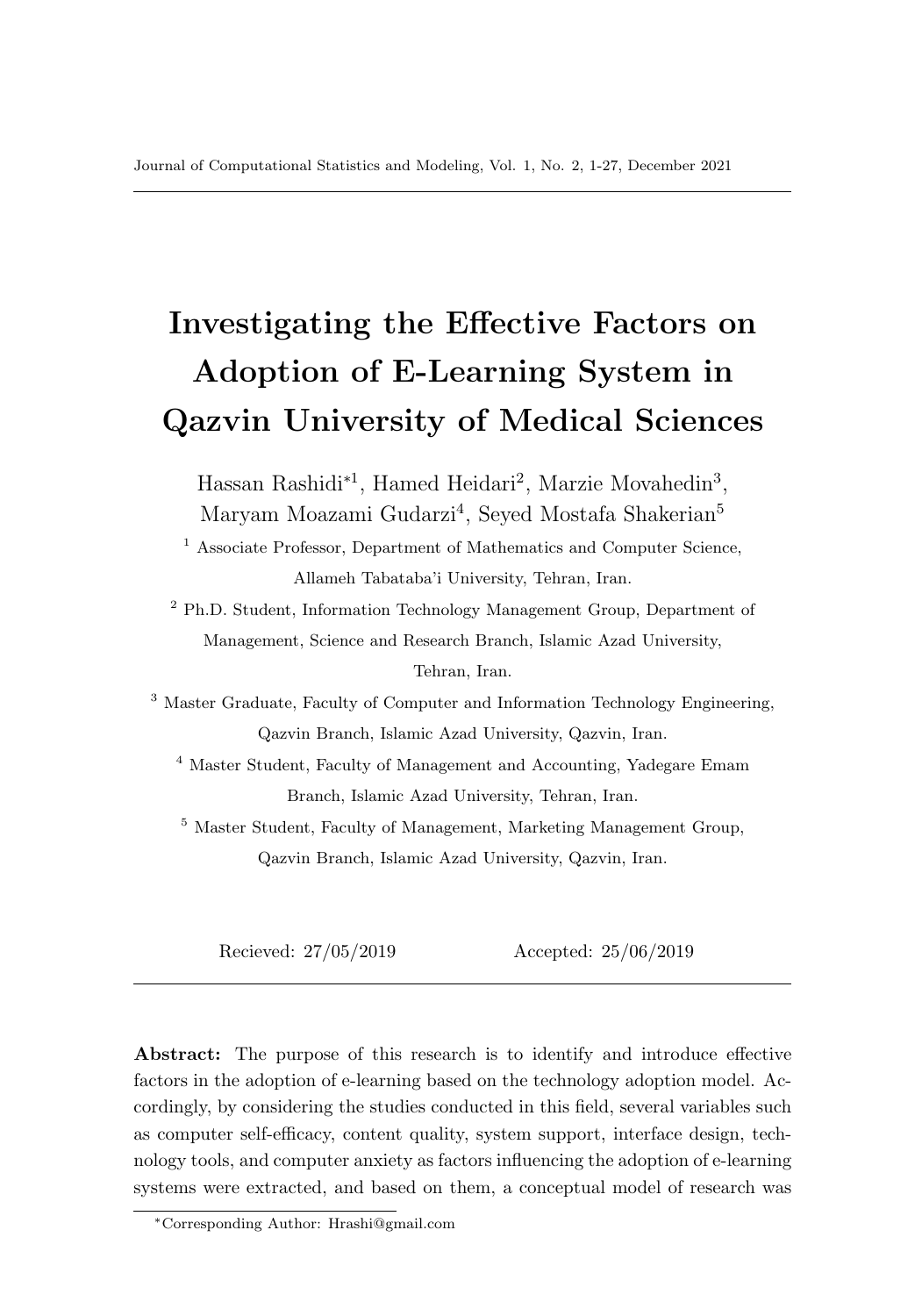developed. To measure the model and the relationships between the variables in the model, a questionnaire was designed and provided to users of the electronic education system of Qazvin University of Medical Sciences. The results of the data analysis confirmed the correctness of all hypotheses using the structural equation modeling method, except for the effect of technology tools on the acceptance of the e-learning system. The findings of this study will help university administrators and the professors associated with this system to encourage students to make effective use of the system by creating the necessary background for effective factors. Keywords: Technology Adoption Model, Adoption Of E-Learning System, User Interface Design, Computer Self-Efficacy, Computer Anxiety, Structural Equation Modeling.

Mathematics Subject Classification (2010): 97D70, 62H15.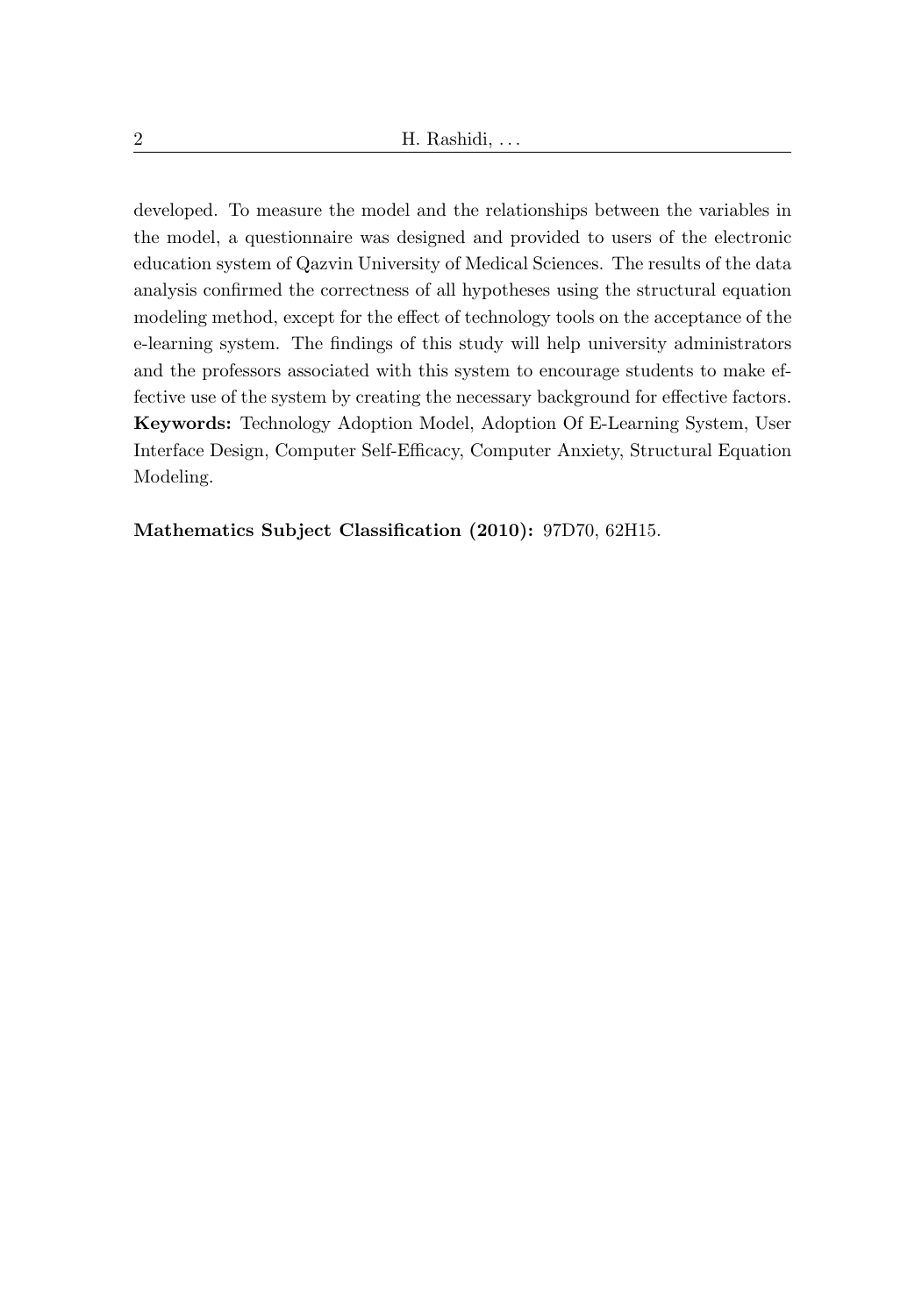## 1. Introduction

With the rapid changes in techniques and skills and the emergence of new phenomena in information technology and their impact on living methods, the educational process has been transformed as one of the fundamental elements of societies. The widespread extension of information technology and its applications, as well as advanced teaching tools, has transformed educational methods. These methods provide many possibilities for a wide range of science and technology seekers in different parts of the world and from far distances to be covered by the distance learning network and also to be trained by using traditional methods [\(Khorasani](#page-25-0) [et al.](#page-25-0) [\(2012\)](#page-25-0)).

E-learning is not only an option but an inevitable necessity as an effective factor in the reform of the educational system. [\(Khorasani](#page-25-0) *et al.*  $(2012)$ ). E-learning transmits knowledge and skills using electronic tools and processes and powerful networks. In fact, e-learning is an educational method that links technology and individuals and creates effectiveness. This is a way of transferring educational materials through information technology and the Internet. [\(Farahi et al.](#page-24-0) [\(2011\)](#page-24-0)). Skills such as e-learning can be a timely response to ever-increasing technological changes and the possibility of using new knowledge and the proper management of educational programs in the age of information and communication. However, one of the challenges of new technology is its adoption by users. [\(Farahi et al.](#page-24-0) [\(2011\)](#page-24-0)). The success of e-learning is widespread in terms of adoption and use. With the development of the World Wide Web, e-learning has become customary as a form of remote learning in different societies [\(Ong and Lai](#page-25-1) [\(2006\)](#page-25-1)). Many universities that provide e-learning offer numerous challenges in obtaining successful strategies, including delivery, effectiveness, and adoption of courses [\(Hassanzadeh](#page-24-1) et al. [\(2013\)](#page-24-1)). In particular, in spite of the obvious tendency to use Web-based learning systems to facilitate learning and its activities, the number of users of these systems is not expected to increase rapidly [\(Bandura](#page-23-0) [\(1986\)](#page-23-0)).

Although e-learning has been promoted among various levels of users, the tendency to continue to use such a system is still very low. It is due to the initial adoption of e-learning is the first step towards achieving the success of e-learning, and real success requires continued use [\(Ong and Lai](#page-25-1) [\(2006\)](#page-25-1)). Certainly, understanding and exploring the vital factors that share the learner's adoption of the e-learning system is particularly important [\(Tabarsa and Nazarpoori](#page-26-0) [\(2015\)](#page-26-0)). Various global models and methods are presented to examine the factors affecting the adoption of information technology, among which the most prestigious is the Technology Adoption Model, presented by Davis in 1989. Based on the initial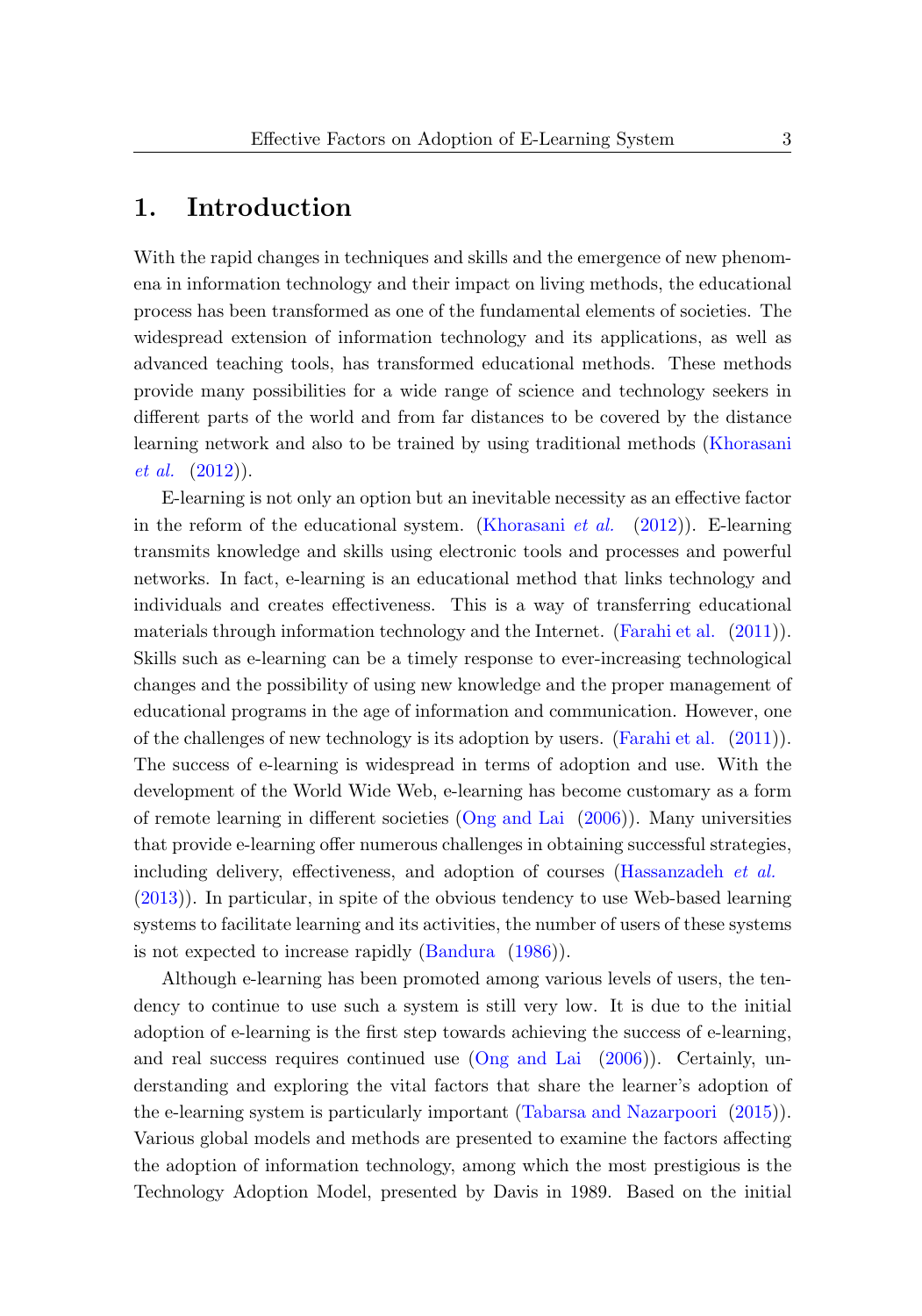adoption of technology, two types of perceptions, and in the words of Davies, two believes play an essential role in the adoption of information technology. These two believes, which, in turn, can be influenced by external factors, are perceived usefulness and perceived ease of use. Identifying and improving these factors can increase the chances of accepting e-learning technology and satisfying users, and finally, can determine the level of real use. It also recognized why a particular system might not be accepted and, corrective steps can be followed based on the research results and recognition. If the results showed a tendency of users, the effective factors could be strengthened in order to encourage more users to use the system and also to encourage current users to continue working with the system. Therefore, the purpose of this study was to identify and introduce effective factors in adopting e-learning based on the technology adoption model. For this purpose, the electronic education system of Qazvin University of Medical Sciences has been selected as a case study. In this way, the factors extracted in the form of the conceptual model of research and also factors influencing and influenced each other are tested, and their internal and external validity are measured.

## 2. Literature Review

The rapid development of information and communication technology has led to the creation of new concepts and facilities in various areas of life, including the notion of E-learning and Internet-based education, which may now be one of the most progressive achievements. Information society and its issues such as the lack of educational space, the massive amount of available information, and the time constraints of professors along with scholars, moreover, reveals the necessity of it [\(Siadati and taghiyareh](#page-25-2) [\(2006\)](#page-25-2)).

E-learning uses technology as an intermediary tool for learning through electronic devices that enables users to access information easily, and interact with other online users (Wu *[et al.](#page-26-1)* [\(2012\)](#page-26-1)). This type of learning provides educational content through e-media such as the internet, intranet, extranet, satellite broadcast, audio/video tape, interactive TV, and CD-ROM [\(Selim](#page-25-3) [\(2007\)](#page-25-3)).

Several formal definitions are introduced by E-learning. E-learning generally refers to methods that use E-learning materials [\(Tabarsa and Nazarpoori](#page-26-0) [\(2015\)](#page-26-0)). An E-learning system is a system in which the educator is inclusive in terms of location and time separated from each other. The content of many courses are exploited by the technology, internet, and computer networks developed through the course management software [\(Khorasani](#page-25-0) *et al.*  $(2012)$ ).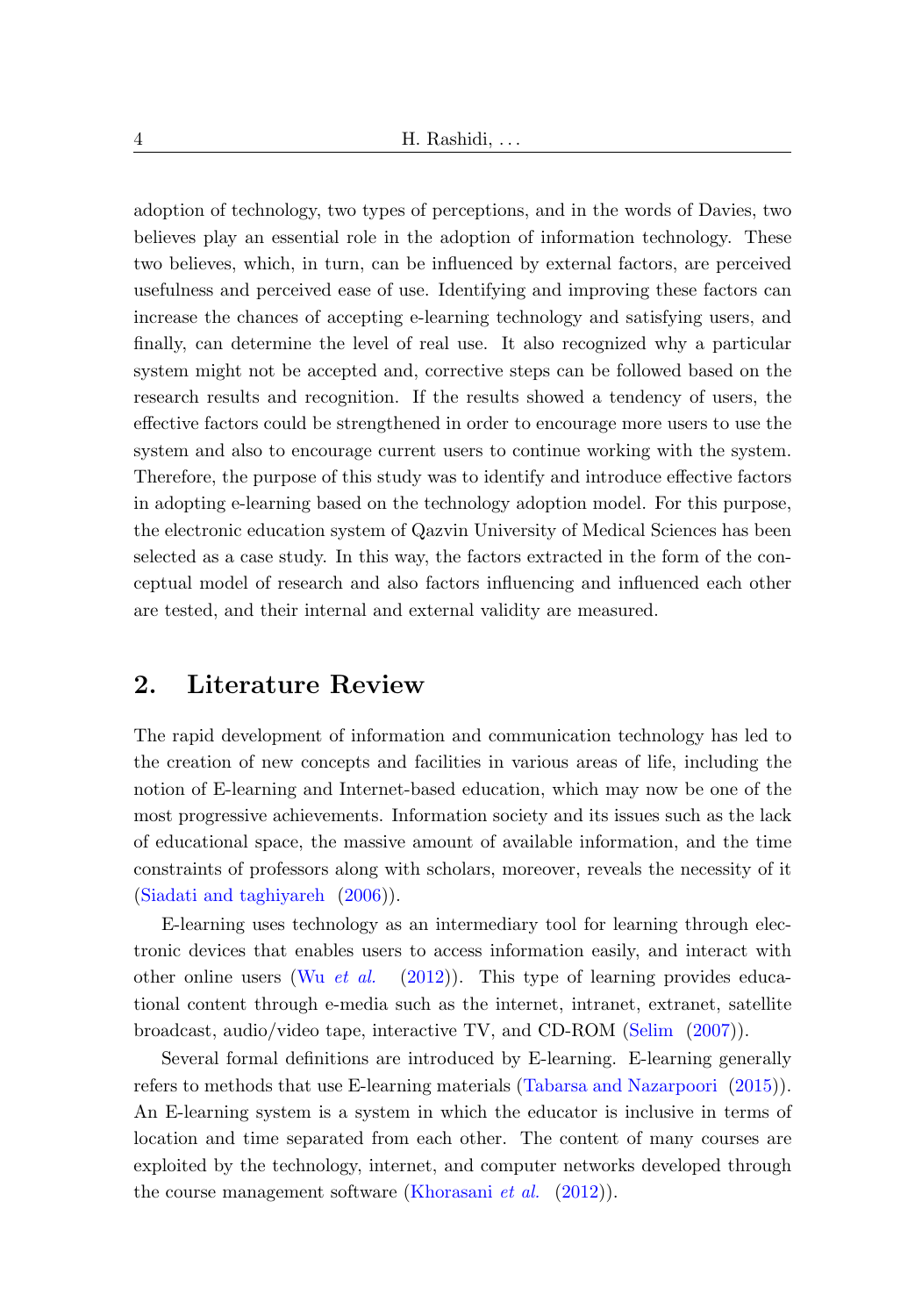In cyberspaces, E-learning is the equivalent of virtual education, which is Elearning or virtual education in its simplest form, in terms of providing content through the Internet. Any kind of training provided through electronic media is called E-learning. In other words, the use of information and communication technology in teaching-learning processes is called E-learning. Therefore, the interface between information technology, communication technology, and educational technology is an E-learning that is taught by titles such as virtual education and E-learning; E-learning is an educational invention that can be provided through compact discs, LANs, or the Internet. E-learning Includes computer-based education and web-based education [\(Tabarsa and Nazarpoori](#page-26-0) [\(2015\)](#page-26-0)).

Due to the Internet and mobile communications, today, most students have many technologies and can use these technologies to attend classrooms without the need for physical presence [\(Hanif](#page-24-2) et al.  $(2018)$ ). The adoption and use of an information system by the end-users of that system is a way of evaluating the system's success from students' perspective in an E-learning system [\(Al-Emran](#page-23-1) et [al.](#page-23-1)  $(2018)$ .

#### 2.1 Experimental Background

[Cheng](#page-23-2) [\(2012\)](#page-23-2) updated the DeLone and McLean's Information Technology Model, Integration Model, and Deliverables Performance Model, a study that focuses on quality review in e-learning adoption [Cheng](#page-23-2) [\(2012\)](#page-23-2). Also, [Farahat](#page-24-3) [\(2012\)](#page-24-3) and Chen and Tseng (2012) used their Davis technology adoption model. [Farahat](#page-24-3) [\(2012\)](#page-24-3) identified the determinants of the adoption of online education by Egyptian university students and presented a conceptual framework based on the Davis Technology Adoption Model, which demonstrated how these factors could shape students' intention to use online education [Farahat](#page-24-3) [\(2012\)](#page-24-3). [Chen and Tseng](#page-23-3) [\(2012\)](#page-23-3) also used the Technology Adoption Model as a theoretical basis for their research, and examined the factors that influence the use of in-service training through web-based e-learning. The variables of motivation to use, computer anxiety, internet self-efficacy, perceived usefulness, perceived the ease of use, and behavioral intention were studied in this model [Chen and Tseng](#page-23-3) [\(2012\)](#page-23-3).

[Motaghian](#page-25-4) *et al.* [\(2013\)](#page-25-4) presented a model consisting of variables of information quality, service quality, system quality, computer self-efficacy, subjective norms, perceived usefulness, perceived ease of use, intention to use, and system use, to examine the factors affecting the adoption of Web-based educational system provided by university professors. The results of this research show that the standard and quality of information have a positive effect on usefulness. Self-efficacy,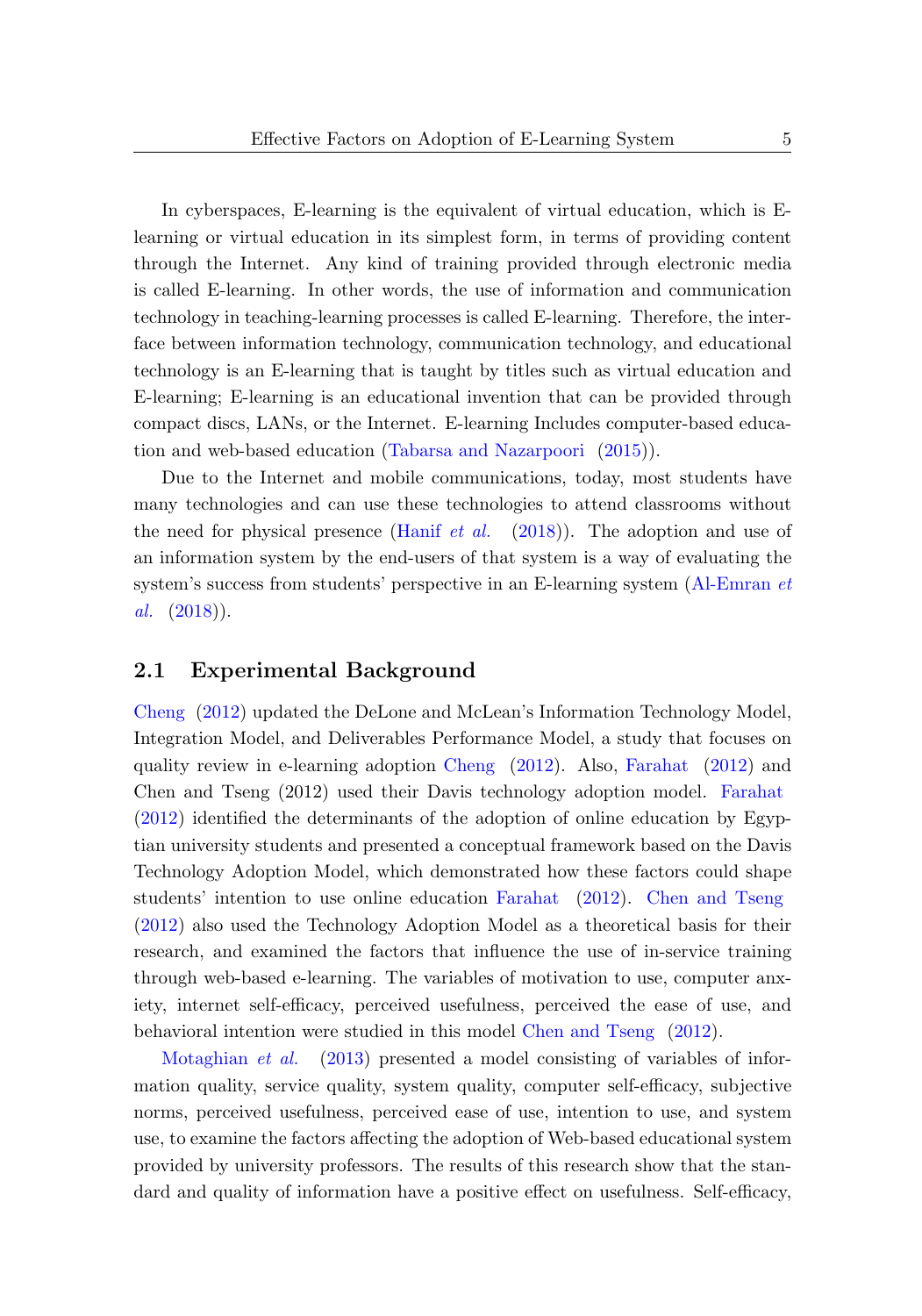service quality, standard-mindedness, and information quality affect the ease of use. Also, the usefulness, ease, and quality of the system increase the intention of the professors to use the web-based learning system. On the other hand, the usefulness of the most important factor is the desire of the professors and their actual use of the system [Motaghian](#page-25-4) et al. [\(2013\)](#page-25-4). A model presented by [Alsabawy](#page-23-4) [et al.](#page-23-4) [\(2013\)](#page-23-4) includes five variables, IT infrastructure services, perceived usefulness, user satisfaction, customer value, and organizational values. This empirical study confirms that IT infrastructure services are a credible and reliable structure for measuring the success of electronic learning systems [Alsabawy](#page-23-4) et al. [\(2013\)](#page-23-4). [Cheung and Vogel](#page-23-5) [\(2013\)](#page-23-5) developed a research model with the expansion of the technology adoption model and the theory of planned behavior to understand student adoption behavior and also to explain the factors affecting user perceptions and the adoption of common e-learning technologies [Cheung and Vogel](#page-23-5) [\(2013\)](#page-23-5).

[Cheng](#page-23-6) [\(2014\)](#page-23-6) presented a developed model to examine the role of interaction and experience in using e-learning [Cheng](#page-23-6) [\(2014\)](#page-23-6). Also, in the same year, [Agudo-Peregrina and](#page-23-7) et al. [\(2014\)](#page-23-7) presented a model based on the developed model of Technology Adoption Model (Technology Adoption Model 3) to study the factors affecting the adoption of e-learning systems. In this research, variables studied were intention to use the system, perceived usefulness, perceived ease of use, subjective norms, communication to learning, the interaction between perceived self-efficacy, anxiety computers, facilitating conditions, luxury seeking understanding, innovation in the IT field, and used as The proposed model in this study [Agudo-Peregrina and](#page-23-7) *[et al.](#page-24-4)* [\(2014\)](#page-24-4). Joo *et al.* (2014) also studied the willingness of learners to accept mobile learning by adding user interface variables, personal innovation, and learning satisfaction to the initial adoption model of technology Joo [et al.](#page-24-4) [\(2014\)](#page-24-4). [Kowitlawakul](#page-25-5) et al. [\(2015\)](#page-25-5), examined the factors influencing the adoption of the electronic health record software program in nursing education by adding the computer self-efficacy factor to the primary adoption model [\(Kowitlawakul](#page-25-5) et al. [\(2015\)](#page-25-5)). Subsequently, [El-Masri](#page-24-5) et al. [\(2017\)](#page-24-5) examined factors affecting the adoption of e-learning systems in developing countries as well as developed countries, and used the Unified Theory of Adoption [\(El-Masri](#page-24-5) et al. [\(2017\)](#page-24-5)). [Hanif](#page-24-2) et al. [\(2018\)](#page-24-2) also assessed the factors affecting students' behavioral intention to use e-learning systems at universities to increase their classroom learning. This research proposed six external factors that affect students' behavioral intention to use learning [\(Hanif](#page-24-2) et al. [\(2018\)](#page-24-2)).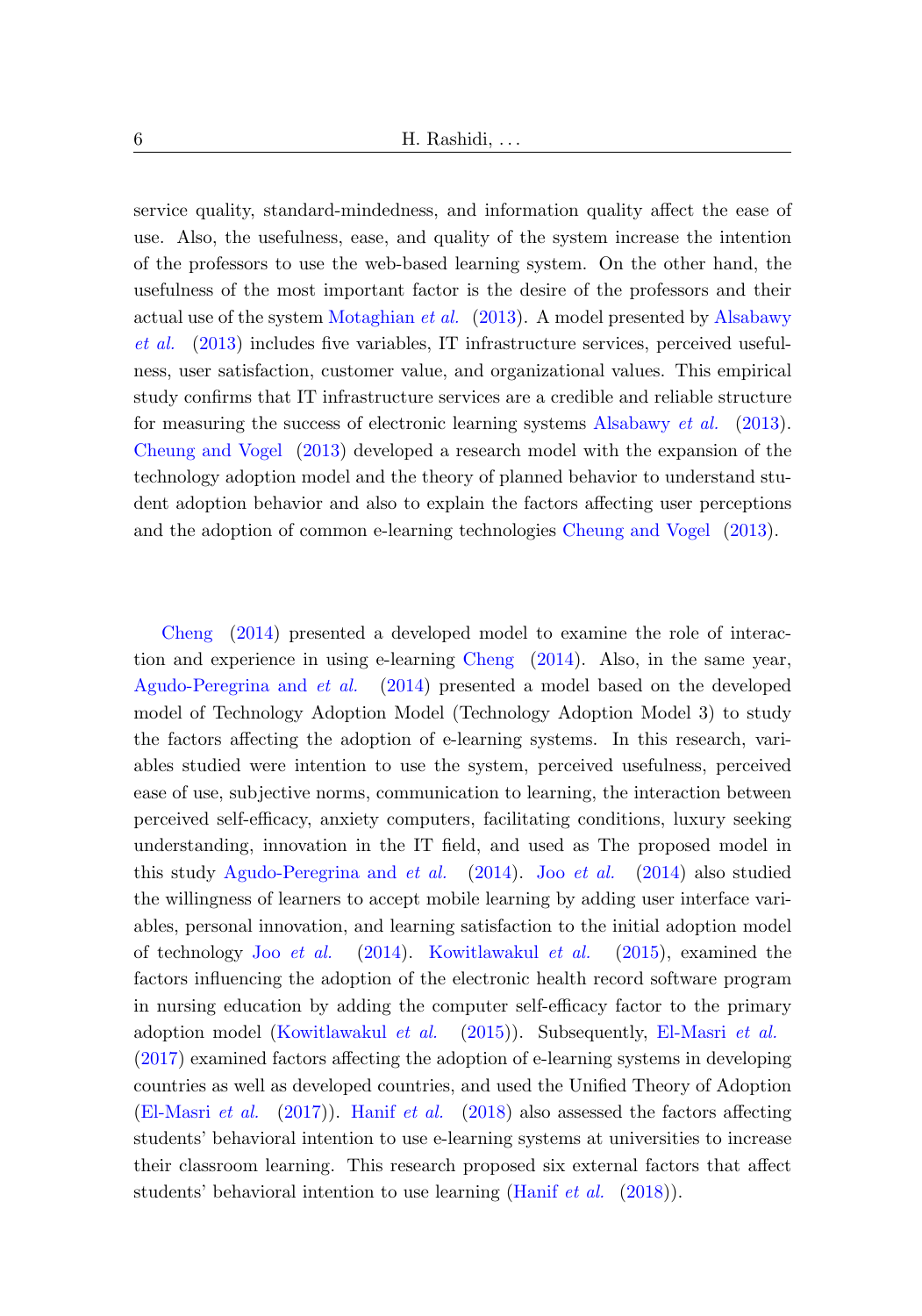### 2.2 Comparison with the recent researches

After examining different models of adoption of E-learning systems, the proposed model of this study was based on the technology adoption model. Based on the initial technology adoption model, there are two types of perceptions, and in Davis's words, two beliefs, "perceived usefulness" and "perceived ease of use", play an essential role in the adoption of information technology. These two beliefs can also be influenced by external factors. Many variables such as content quality, system support, user interface design, technology tools, computer self-efficacy and, computer anxiety as external factors affecting the usefulness and ease of use of the system, were chosen. In table [1,](#page-7-0) a comparison has been made between the components of the proposed model and the recent studies.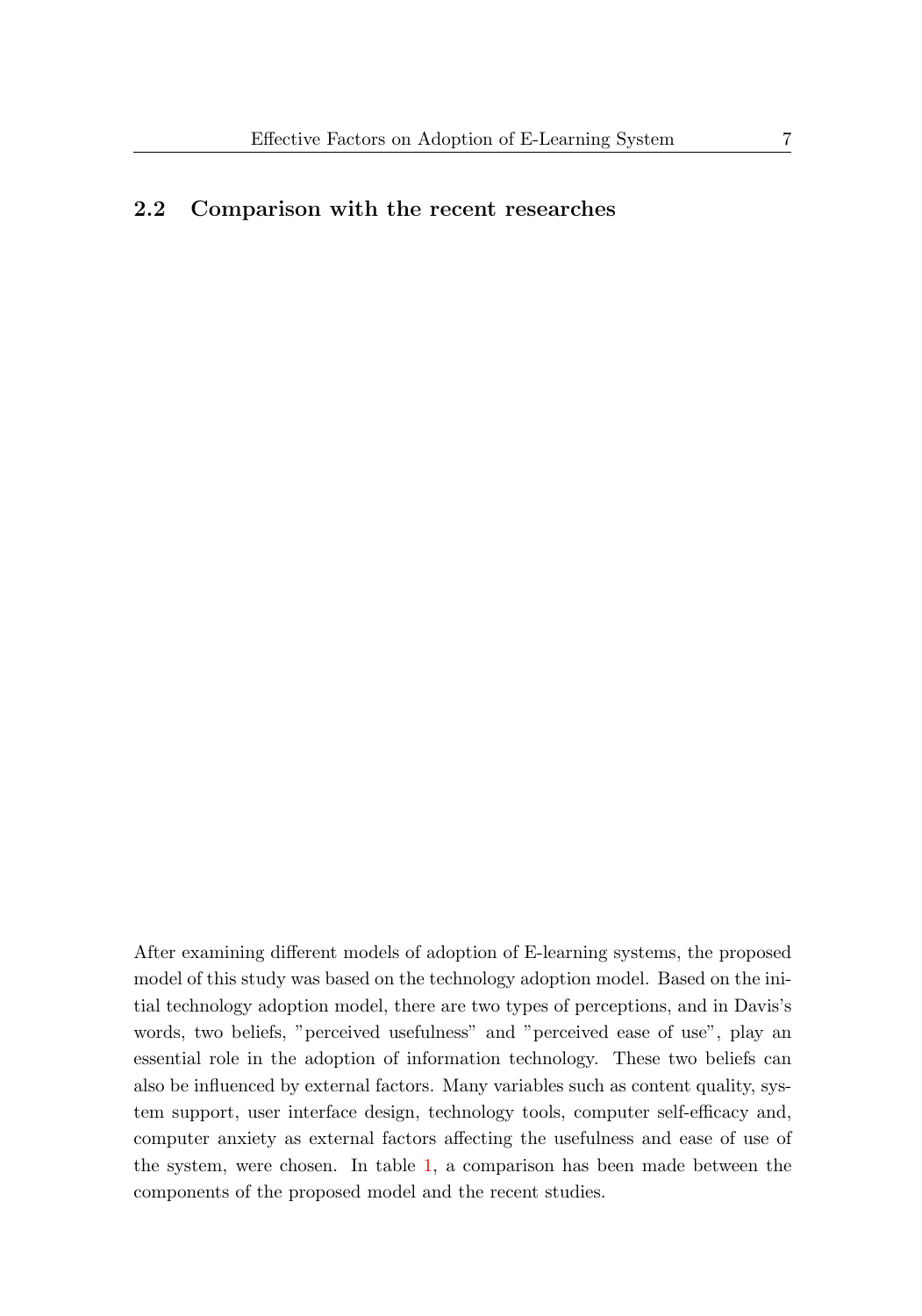<span id="page-7-0"></span>

|                                                                    | Cheng $(2012)$   | Farahat (2012) | Chen and Tseng (2012) | Cheung and Vogel (2013) | Alsabawy et al. (2013) | Motaghian et al. (2013) | Cheng (2014)     | (2014)<br>Agudo-Peregrina and et al. | (2014)<br>Joo et al. | Kowitlawakul et al. (2015) | El-Masri et al. (2017) | Hanif et al. (2018) | Present research |
|--------------------------------------------------------------------|------------------|----------------|-----------------------|-------------------------|------------------------|-------------------------|------------------|--------------------------------------|----------------------|----------------------------|------------------------|---------------------|------------------|
| Self-Efficacy                                                      |                  | $\ast$         | s.                    | $\ast$                  |                        | ×                       |                  | sk.                                  |                      | *                          |                        | $\ast$              | $\ast$<br>$\ast$ |
| Perceived Usefulness                                               | $\ast$<br>$\ast$ | $\ast$         | *<br>*                | $\ast$<br>*             | $\ast$                 | *<br>*                  | $\ast$<br>$\ast$ | *<br>$\ast$                          | ×<br>*               | $\ast$<br>$\ast$           |                        | ×.                  | ×                |
| Perceived Ease of Use                                              | sk.              |                | ş.                    |                         |                        | s.                      | sk.              |                                      |                      | ×                          | s.                     |                     | s.               |
| Intention to Use<br>Quality of Content                             | ş.               |                |                       |                         |                        |                         |                  |                                      |                      |                            |                        |                     |                  |
| System Support                                                     | *                |                |                       |                         |                        |                         |                  |                                      |                      |                            |                        |                     |                  |
| User Interface Design                                              |                  |                |                       |                         |                        |                         |                  |                                      |                      |                            |                        |                     |                  |
| Computer Anxiety                                                   |                  |                |                       |                         |                        |                         |                  |                                      |                      |                            |                        |                     |                  |
| Attitude                                                           |                  |                |                       |                         |                        |                         |                  |                                      |                      |                            |                        |                     |                  |
| <b>Technology Tools</b>                                            |                  |                |                       |                         |                        |                         |                  |                                      |                      |                            |                        |                     |                  |
| Subjective Norm                                                    |                  |                |                       |                         |                        |                         |                  |                                      |                      |                            |                        |                     |                  |
| Quality of System                                                  |                  |                |                       |                         |                        |                         |                  |                                      |                      |                            |                        |                     |                  |
| Satisfaction                                                       |                  |                |                       |                         |                        |                         |                  |                                      |                      |                            |                        |                     |                  |
| Course Content Design                                              |                  |                |                       |                         |                        |                         |                  |                                      |                      |                            |                        |                     |                  |
| Use of the System                                                  |                  |                |                       |                         |                        |                         |                  |                                      |                      |                            |                        |                     |                  |
| Compatibility                                                      |                  |                |                       |                         |                        |                         |                  |                                      |                      |                            |                        |                     |                  |
| Perceived Enjoyment                                                |                  |                |                       |                         |                        |                         |                  |                                      |                      |                            |                        |                     |                  |
| System Performance                                                 |                  |                |                       |                         |                        |                         |                  |                                      |                      |                            |                        |                     |                  |
| System Interactivity                                               | *                |                |                       |                         |                        |                         |                  |                                      |                      |                            |                        |                     |                  |
| Teacher's Attitude toward Learners<br><b>System Responsiveness</b> |                  |                |                       |                         |                        |                         |                  |                                      |                      |                            |                        |                     |                  |
| Social Effects                                                     |                  |                |                       |                         |                        |                         |                  |                                      |                      |                            |                        |                     |                  |
| Perceived Resources                                                |                  |                |                       |                         |                        |                         |                  |                                      |                      |                            |                        |                     |                  |
| Sharing                                                            |                  |                |                       |                         |                        |                         |                  |                                      |                      |                            |                        |                     |                  |
| Ability to Control                                                 |                  |                |                       |                         |                        |                         |                  |                                      |                      |                            |                        |                     |                  |
| Experience of Use                                                  |                  |                |                       |                         |                        |                         |                  |                                      |                      |                            |                        |                     |                  |
| Two-way Communication                                              |                  |                |                       |                         |                        |                         |                  |                                      |                      |                            |                        |                     |                  |
| Personalization                                                    |                  |                |                       |                         |                        |                         |                  |                                      |                      |                            |                        |                     |                  |
| Communication to Learn                                             |                  |                |                       |                         |                        |                         |                  |                                      |                      |                            |                        |                     |                  |
| Innovation                                                         |                  |                |                       |                         |                        |                         |                  |                                      |                      |                            |                        |                     |                  |
| Perceived Playfulness                                              |                  |                |                       |                         |                        |                         |                  |                                      |                      |                            |                        |                     |                  |
| Motivation to use                                                  |                  |                |                       |                         |                        |                         |                  |                                      |                      |                            |                        |                     |                  |
| Customer Value                                                     |                  |                |                       |                         |                        |                         |                  |                                      |                      |                            |                        |                     |                  |
| Organization Value                                                 |                  |                |                       |                         |                        |                         |                  |                                      |                      |                            |                        |                     |                  |
| Effort Expectancy                                                  |                  |                |                       |                         |                        |                         |                  |                                      |                      |                            |                        |                     |                  |
| Performance expectancy<br>Social Influence                         |                  |                |                       |                         |                        |                         |                  |                                      |                      |                            |                        |                     |                  |
| Facilitating Conditions                                            |                  |                |                       |                         |                        |                         |                  |                                      |                      |                            |                        |                     |                  |
| Hedonic Motivation                                                 |                  |                |                       |                         |                        |                         |                  |                                      |                      |                            |                        |                     |                  |
| Price Value                                                        |                  |                |                       |                         |                        |                         |                  |                                      |                      |                            |                        |                     |                  |
| Habit                                                              |                  |                |                       |                         |                        |                         |                  |                                      |                      |                            |                        |                     |                  |
| Trust                                                              |                  |                |                       |                         |                        |                         |                  |                                      |                      |                            |                        |                     |                  |
| Enjoyment                                                          |                  |                |                       |                         |                        |                         |                  |                                      |                      |                            |                        |                     |                  |
| Result Demonstrability                                             |                  |                |                       |                         |                        |                         |                  |                                      |                      |                            |                        |                     |                  |
| Perception of External Control                                     |                  |                |                       |                         |                        |                         |                  |                                      |                      |                            |                        |                     |                  |
| System Accessibility                                               |                  |                |                       |                         |                        |                         |                  |                                      |                      |                            |                        |                     |                  |

Table 1: Comparison of the proposed model with the recent studies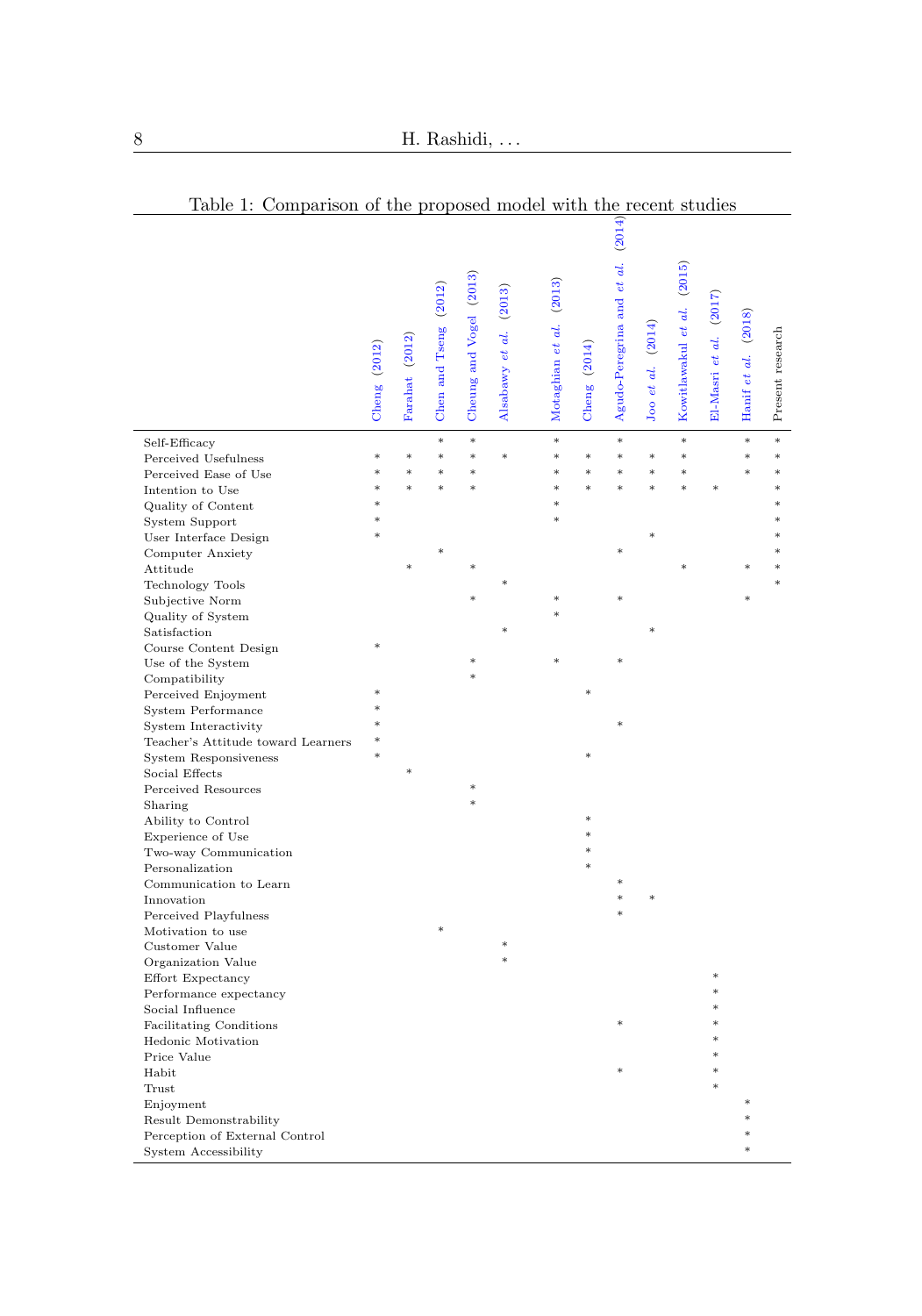

<span id="page-8-0"></span>Figure 1: The Conceptual model of current research.

## 3. Development of the Conceptual Model

By studying the existing models, the Davis Technology Adoption Model was selected as the basis for the research model. There are several reasons for this selection. One of the most important factors used in all researches is the computer self-efficacy included in the present research model. Also, due to the newness of this environment for users, computer anxiety was considered as one of the factors. Finally, due to the importance of content and support for the e-learning system, content quality factors, system support, interface design, and technology tools as factors influencing the adoption of the e-learning system were extracted, and based on them, the conceptual model of the research was formed. Figure [1](#page-8-0) shows the model of the present research. For each variable and hypothesis in the model, we present an explanation with reason.

• Content Quality: The results of many studies have shown that information quality effectively determines the level of customer satisfaction from one system. The two main dimensions are content quality, content richness, and ongoing updates. If a student, which is a potential user of this system, understands that content quality is high in the e-learning system, it is likely the student will likely accept the system in terms of content that has a positive impact on learning [\(McKinney](#page-25-6) *et al.* [\(2002\)](#page-25-6), [Lee](#page-25-7) [\(2006\)](#page-25-7)). Updated content and new content may make students feel that an e-learning system is a useful tool for gaining new knowledge and learning [\(Lee](#page-25-7) [\(2006\)](#page-25-7)). Some studies have examined the impact of content quality on perceived usefulness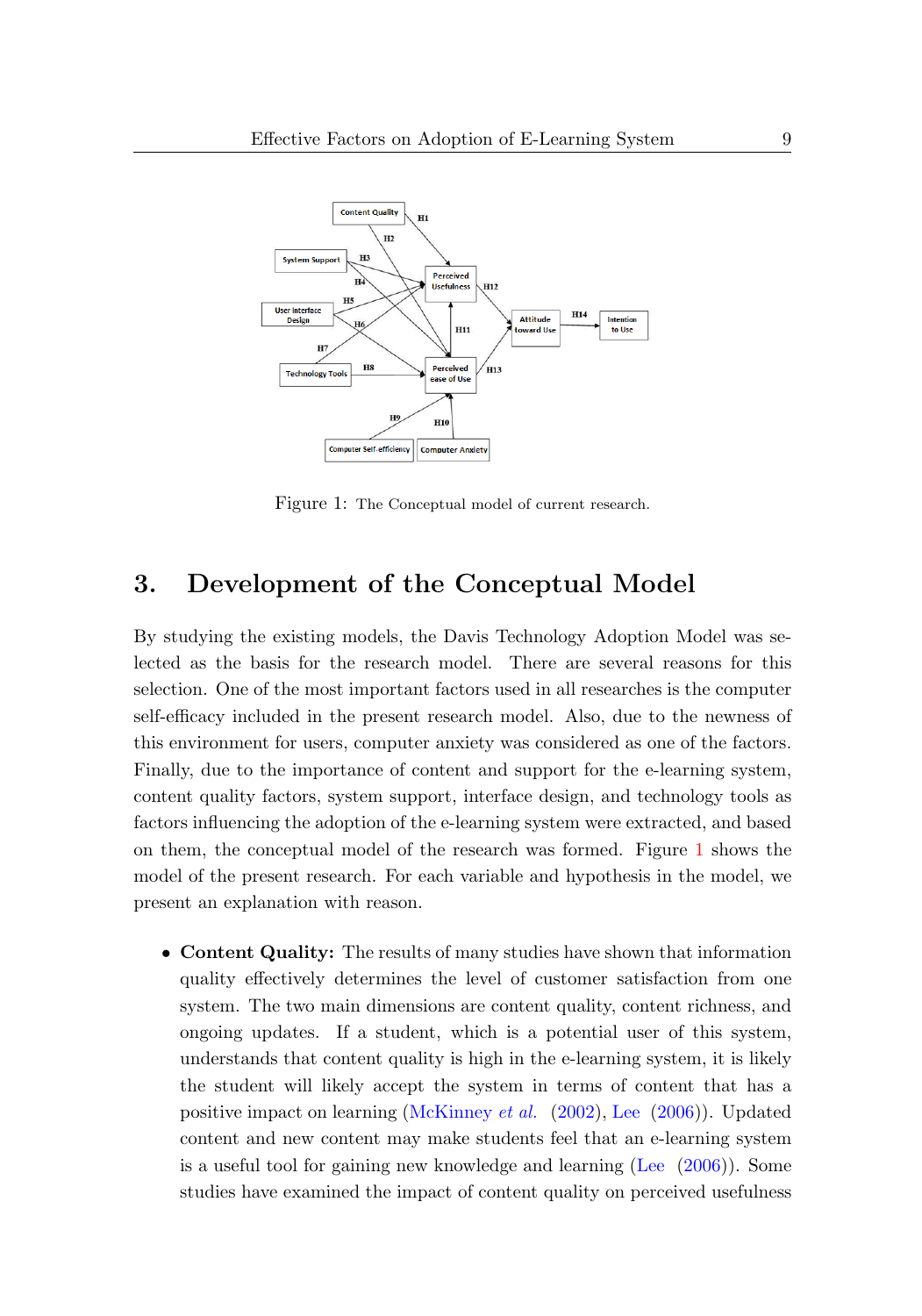and perceived ease, which can be cited by [Cheng](#page-23-2) [\(2012\)](#page-23-2) and [Motaghian](#page-25-4) [et al.](#page-25-4) [\(2013\)](#page-25-4). In this research, the impact of content quality on perceived usefulness and perceived ease is also examined. In Tables [2](#page-9-0) and [3,](#page-9-1) studies that have examined this relationship can be seen. Table [2](#page-9-0) and Table [3](#page-9-1) are related to Hypothesis 1 (Content quality affects perceived usefulness) and Hypothesis 2 (Content quality affects the perceived ease of use), respectively.

Table 2: Recent studies on the impact of quality of content on perceived usefulness (related to Hypothesis 1).

<span id="page-9-0"></span>

| research fellow<br>independent variable<br>Type of relationship<br>dependent variable<br>Year of Study<br>Place of Study<br>Source |  |  |  |
|------------------------------------------------------------------------------------------------------------------------------------|--|--|--|
|                                                                                                                                    |  |  |  |
| Cheng $(2012)$<br>Perceived Usefulness<br>Content Quality<br>2012<br>Taiwan<br>Direct<br>Cheng                                     |  |  |  |
| Lee $(2006)$<br>2006<br>Perceived Usefulness<br>Taiwan<br>Content Quality<br>Direct<br>Lee                                         |  |  |  |
| (2006)<br>Indirect<br>2006<br>Perceived Usefulness<br>Content Quality<br>Spain<br>Roca et al.<br>Roca, et al.                      |  |  |  |
| (2013)<br>2013<br>Motaghian et al.<br>Motaghian et al.<br>Content Quality<br>Perceived Usefulness<br><b>Direct</b><br>Iran         |  |  |  |

Table 3: Recent studies on the impact of quality of content on perceived ease of use (related to Hypothesis 2).

<span id="page-9-1"></span>

| Source                      | independent variable | dependent variable    | Type of relationship | research fellow  | Year of Study | Place of Study |
|-----------------------------|----------------------|-----------------------|----------------------|------------------|---------------|----------------|
| Cheng $(2012)$              | Content Quality      | Perceived ease of use | Direct               | Cheng            | 2012          | Taiwan         |
| Roca <i>et al.</i> $(2006)$ | Content Quality      | Perceived ease of use | Direct               | Roca et al.      | 2006          | Spain          |
| (2013)<br>Motaghian et al.  | Content Quality      | Perceived ease of use | Direct               | Motaghian et al. | 2013          | Iran           |
|                             |                      |                       |                      |                  |               |                |

• System Support: Essentially, support makes learners understand that elearning tools are a kind of easy-to-use one. When institutions can provide sufficient resources to learners, including trained service coordinators and experienced technical engineers in online classrooms, ease of use of e-learning systems will be understood among learners [Cheng](#page-23-2) [\(2012\)](#page-23-2). Also, the availability of system support provides facilitating conditions that make use of the system effective (Cho [et al.](#page-23-8) [\(2009\)](#page-23-8). Some studies have examined the impact of system support on perceived usefulness and perceived ease of use, which can be cited by [Cheng](#page-23-2) [\(2012\)](#page-23-2) and [Motaghian](#page-25-4) et al. [\(2013\)](#page-25-4). In this study, the impact of system support on perceived usefulness and perceived ease is also examined. In Tables [4](#page-9-2) and [5,](#page-10-0) studies that have examined this relationship can be seen. Table [4](#page-9-2) and [5](#page-10-0) are related to Hypothesis 3 (Supporting the system affects perceived usefulness) and Hypothesis 4 (Supporting the system affects the perceived ease of use), respectively.

Table 4: Recent researches on the impact of system support on perceived usefulness (related Hypothesis 3).

<span id="page-9-2"></span>

| Source                     | independent variable | dependent variable   | Type of relationship | research fellow  | Year of Study | Place of Study |
|----------------------------|----------------------|----------------------|----------------------|------------------|---------------|----------------|
| Cheng $(2012)$             | System Support       | Perceived Usefulness | Direct               | Chener           | 2012          | Taiwan         |
| Lee $(2010)$               | System Support       | Perceived Usefulness | <b>Direct</b>        | Lee.             | 2010          | USA-Korea      |
| (2013)<br>Motaghian et al. | System Support       | Perceived Usefulness | Direct               | Motaghian et al. | 2013          | Iran           |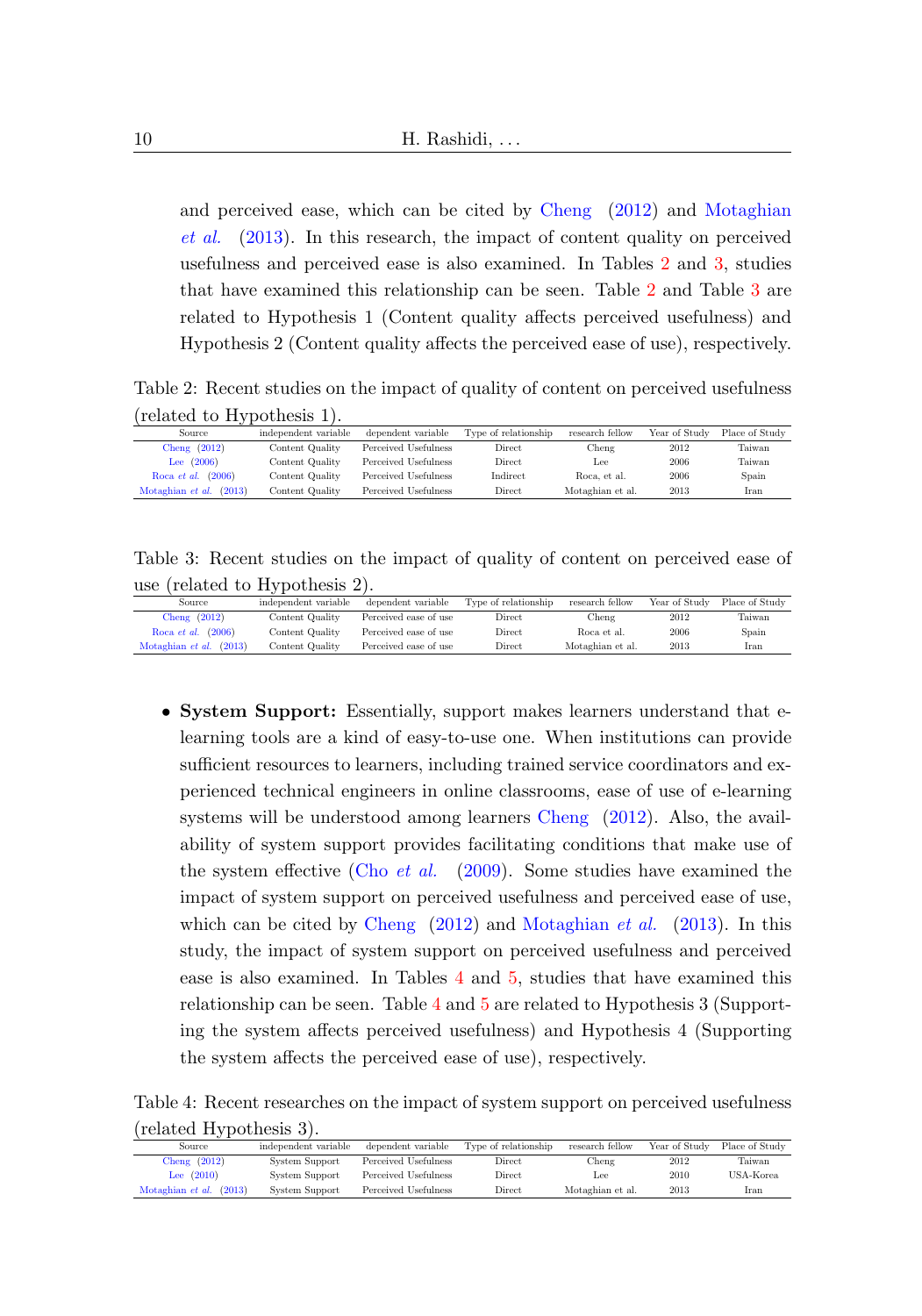Table 5: Recent studies on the impact of system support on perceived ease of use (related Hypothesis 4).

<span id="page-10-0"></span>

| $\mathbf{v}$               |                      |                       |                      |                  |               |                |
|----------------------------|----------------------|-----------------------|----------------------|------------------|---------------|----------------|
| Source                     | independent variable | dependent variable    | Type of relationship | research fellow  | Year of Study | Place of Study |
| Cheng $(2012)$             | System Support       | Perceived ease of use | Direct               | Chener           | 2012          | Taiwan         |
| Lee $(2010)$               | System Support       | Perceived ease of use | Direct               | Lee:             | 2010          | USA-Korea      |
| Cho <i>et al.</i> $(2009)$ | System Support       | Perceived ease of use | <b>Direct</b>        | cho, et al.      | 2009          | Hong Kong      |
| (2013)<br>Motaghian et al. | System Support       | Perceived ease of use | <b>Direct</b>        | Motaghian et al. | 2013          | Iran           |

• User Interface Design: User interface design refers to the design of the structural design of an interface that displays the features and educational support of an information system. The quality of the user interface is to determine the level of perceived satisfaction, perceived usefulness, and ease of use by perceived users, so it should be considered in the development of an e-learning system [Cheng](#page-23-2) [\(2012\)](#page-23-2). Some studies have examined the impact of user interface design on perceived usefulness and perceived ease of use, which can be cited by [Cheng](#page-23-2) [\(2012\)](#page-23-2) and Cho [et al.](#page-23-8) [\(2009\)](#page-23-8). In this research, the impact of user interface design on perceived usefulness and perceived ease is also examined. In Tables [6](#page-10-1) and [7,](#page-10-2) studies that have examined this relationship can be seen. Table [6](#page-10-1) and [7](#page-10-2) are related to Hypothesis 5 (User interface design affects perceived usefulness) and Hypothesis 6 (User Interface Design has an impact on the perceived ease of use), respectively.

Table 6: Recent studies on the impact of user interface design on perceived usefulness (Related to Hypothesis 5).

<span id="page-10-1"></span>

| Source                         | independent variable                       | dependent variable | Type of relationship research fellow Year of Study Place of Study |             |      |             |
|--------------------------------|--------------------------------------------|--------------------|-------------------------------------------------------------------|-------------|------|-------------|
| Cheng $(2012)$                 | User Interface Design Perceived Usefulness |                    | Direct                                                            | Cheng       | 2012 | Taiwan      |
| $\pi$ Joo <i>et al.</i> (2014) | User Interface Design Perceived Usefulness |                    | Direct                                                            | Lee         | 2010 | South Korea |
| (2009)<br>Cho et al.           | User Interface Design Perceived Usefulness |                    | Indirect                                                          | cho, et al. | 2009 | Hong Kong   |

Table 7: Recent studies on the impact of user interface design on perceived ease of use (Related to Hypothesis 6).

<span id="page-10-2"></span>

| Source                         | independent variable                        | dependent variable | Type of relationship research fellow Year of Study Place of Study |             |      |             |
|--------------------------------|---------------------------------------------|--------------------|-------------------------------------------------------------------|-------------|------|-------------|
| Cheng $(2012)$                 | User Interface Design Perceived ease of use |                    | Direct                                                            | Cheng       | 2012 | Taiwan      |
| $\pi$ Joo <i>et al.</i> (2014) | User Interface Design Perceived ease of use |                    | Direct                                                            | Lee         | 2010 | South Korea |
| (2009)<br>Cho et al.           | User Interface Design Perceived ease of use |                    | Direct                                                            | cho, et al. | 2009 | Hong Kong   |

• Technology Tools: Efficient and effective use of information technology in providing e-learning courses is critical to the success and adoption of e-learning by the students. Therefore, ensuring that the University's IT infrastructure is rich, reliable, and capable of providing the course with the necessary tools that smoothly enable the delivery process is critical to the success of e-learning [\(Selim](#page-25-3) [\(2007\)](#page-25-3)). Some studies have examined the impact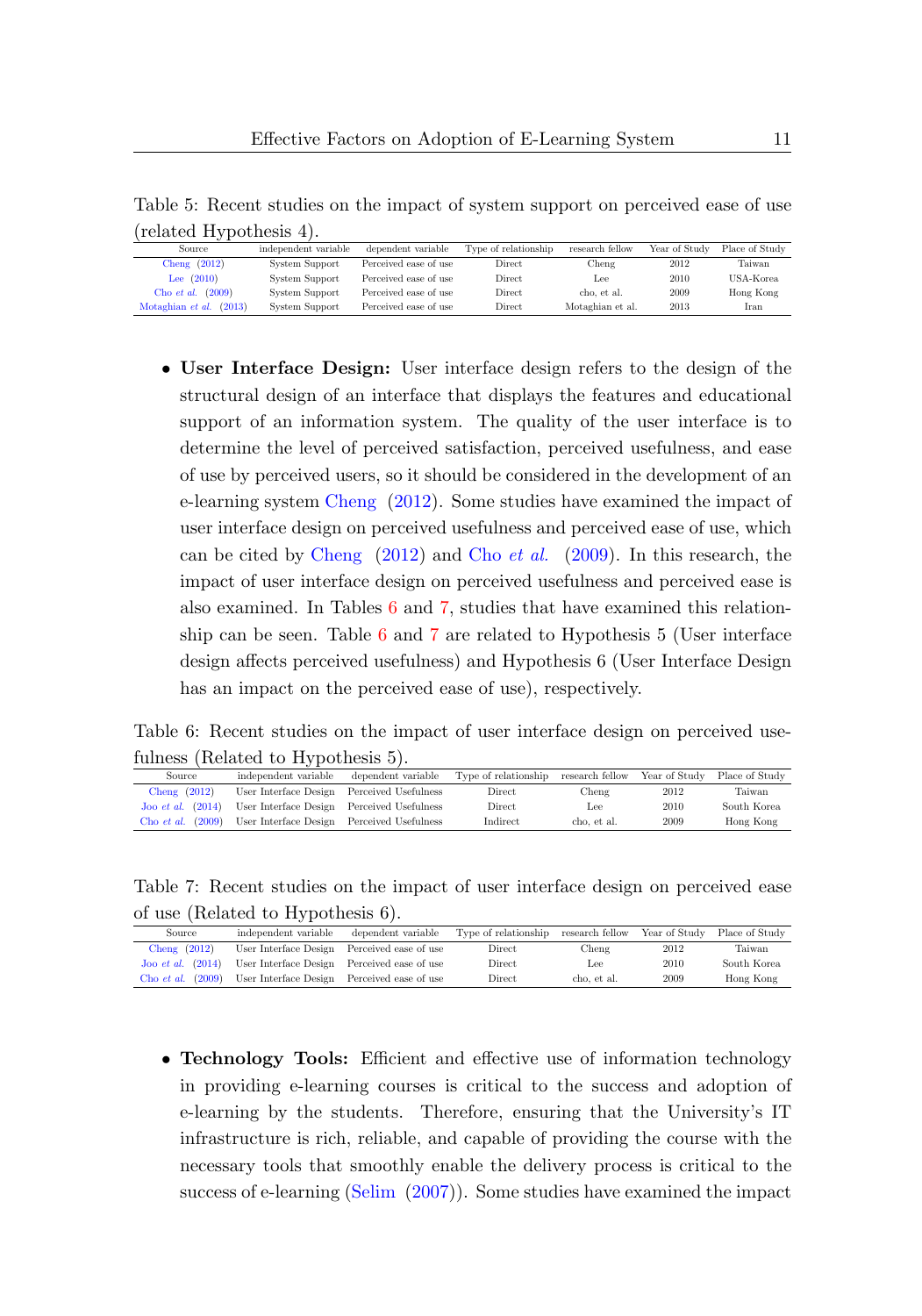of technology tools on perceived usefulness and perceived ease of use, which can be cited by [Hussein](#page-24-6) et al. [\(2007\)](#page-24-6). The research also examines the impact of technology tools on perceived usefulness and perceived ease. In Tables [8](#page-11-0) and [9,](#page-11-1) studies that have examined this relationship can be seen. Tables [8](#page-11-0) and [9](#page-11-1) are related to Hypothesis 7 (Technology tools have an impact on perceived usefulness) and Hypothesis 8 (Technology tools affect the perceived ease of use), respectively.

Table 8: Recent researches on the impact of technology tools on perceived usefulness (Related to Hypothesis 7).

<span id="page-11-0"></span>

| Source                         | independent variable | dependent variable   | Type of relationship | research fellow  |      | Year of Study Place of Study |
|--------------------------------|----------------------|----------------------|----------------------|------------------|------|------------------------------|
| Alsabawy et al. $(2013)$       | Technology Tools     | Perceived Usefulness | Direct               | Alsabawy, et al. | 2013 | Australia.                   |
| Hussein <i>et al.</i> $(2007)$ | Technology Tools     | Perceived Usefulness | Direct               | Hussein, et al.  | 2007 | Malesia                      |
|                                |                      |                      |                      |                  |      |                              |

Table 9: Recent researches on the impact of technology tools on perceived ease of use (Related to Hypothesis 8).

<span id="page-11-1"></span>

| Source                                                              | independent variable | dependent variable | Type of relationship research fellow Year of Study Place of Study |                 |      |         |
|---------------------------------------------------------------------|----------------------|--------------------|-------------------------------------------------------------------|-----------------|------|---------|
| Hussein <i>et al.</i> (2007) Technology Tools Perceived ease of use |                      |                    | Direct                                                            | Hussein, et al. | 2007 | Malesia |

• Computer Self-Efficacy: Self-efficacy is a personal belief that he can do a particular job or behavior. In the area of information systems, computer selfefficacy refers to the self-assessment of individual abilities to use computer skills to complete the specified tasks [\(Roca](#page-25-8) *et al.* [\(2006\)](#page-25-8)). Computer selfefficacy plays a key role in its effect on perceived ease of use and perceived usefulness [\(Lee](#page-25-7) [\(2006\)](#page-25-7)), [\(Bandura](#page-23-9) [\(1982\)](#page-23-9)). Some studies in this regard have examined the effect of computer self-efficacy on perceived ease, which can be noted in the research by [Motaghian](#page-25-4) et al. [\(2013\)](#page-25-4). In this research, the effect of computer self-efficacy on perceived ease of use is also examined. Table [10](#page-11-2) shows the studies that examined this relationship, which is related to Hypothesis 9 (Computer self-efficacy has an impact on the perceived ease of use).

Table 10: Recent studies on the effect of computer self-efficacy on perceived ease of use (Related to Hypothesis 9).

<span id="page-11-2"></span>

| ------- |                                   | $\frac{1}{2}$                                  |                       |                      |                                                     |               |                |
|---------|-----------------------------------|------------------------------------------------|-----------------------|----------------------|-----------------------------------------------------|---------------|----------------|
|         | Source                            | independent variable                           | dependent variable    | Type of relationship | research fellow                                     | Year of Study | Place of Study |
|         | Roca et al. $(2006)$              | Computer Self Efficiency                       | Perceived ease of use | Direct               | Roca et al.                                         | 2006          | Spain          |
|         | Ong et al. $(2004)$               | Computer Self Efficiency Perceived ease of use |                       | Direct               | Ong et al.                                          | 2004          | Taiwan         |
|         | Ong and Lai (2006)                | Computer Self Efficiency Perceived ease of use |                       | Direct               | Ong & Lai                                           | 2006          | Taiwan         |
|         | Lee $(2006)$                      | Computer Self Efficiency Perceived ease of use |                       | Direct               | Lee                                                 | 2006          | Taiwan         |
|         | Agudo-Peregrina and et al. (2014) | Computer Self Efficiency Perceived ease of use |                       | Direct               | Agudo-Peregrina, Hernández-García, & Pascual-Miguel | 2014          | Spain          |
|         | Kowitlawakul et al. (2015)        | Computer Self Efficiency Perceived ease of use |                       | Direct               | Kowitlawakul et al.                                 | 2015          | Singapore      |
|         | Motaghian et al. (2013)           | Computer Self Efficiency                       | Perceived ease of use | Direct               | Motaghian et al.                                    | 2013          | Iran           |
|         |                                   |                                                |                       |                      |                                                     |               |                |

• Computer Anxiety: Computer anxiety is one of the individuals and personal characteristics that affect other behaviors and characteristics of the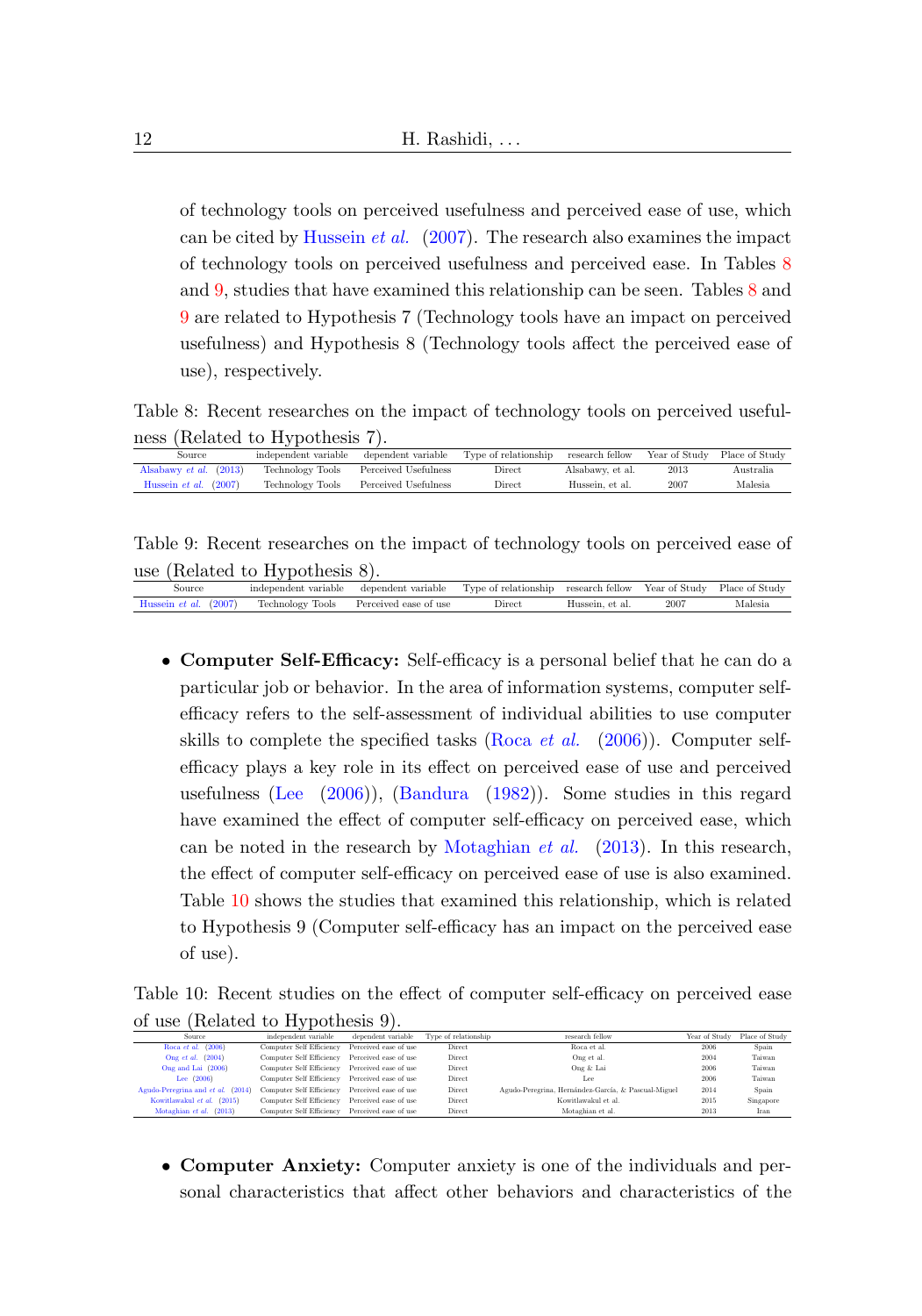information and technology of individuals, which is why the researchers have analyzed various aspects of it. Many people have a negative attitude towards computers and have computer anxiety [\(Todman](#page-26-2) [\(2000\)](#page-26-2)). Computer anxiety involves any emotional response, including fear and anxiety, insensitivity, and distrust of computer work. [\(Chua](#page-24-7) *et al.*  $(1999)$ ). Some researchers in this field have examined the effect of computer anxiety on perceived ease of use, which can be cited by [Chen and Tseng](#page-23-3) [\(2012\)](#page-23-3). In this research, the effect of computer anxiety on perceived ease of use is also examined. Table [11](#page-12-0) shows the studies that examined this relationship, which is related to Hypothesis 10 (Computer anxiety affects the perceived ease of use).

Table 11: Recent studies on the effect of computer anxiety on perceived ease of use (Related to Hypothesis 10).

<span id="page-12-0"></span>

| <b>Source</b>                            | independent variable | dependent variable    | Type of relationship | research fellow        | Year of Study | Place of Study |
|------------------------------------------|----------------------|-----------------------|----------------------|------------------------|---------------|----------------|
| Agudo-Peregrina and <i>et al.</i> (2014) | Computer Anxiety     | Perceived ease of use | Direct               | Agudo-Peregrina et al. | 2014          | Spain          |
| Van Raaij and Schepers (2008)            | Computer Anxiety     | Perceived ease of use | Direct               | Van Raaij & Schepers   | 2008          | China          |
| Chen and Tseng $(2012)$                  | Computer Anxiety     | Perceived ease of use | Direct               | Chen & Tseng           | 2012          | Taiwan         |
|                                          |                      |                       |                      |                        |               |                |

- Perceived Ease of Use: In the field of electronic learning, the perceived ease of use is the area in which an inclusive person believes that the use of the e-learning system is easy to understand and how the interaction with the system is clear and understandable. Therefore, it can be said that the perceived ease of use as another major achievement can directly affect the adoption of the electronic learning system. (Wu [et al.](#page-26-1)  $(2012)$ )
- Perceived Usefulness: Understanding the usefulness of a system defines a range where people believe that the use of new technology increases their efficiency. An e-learning system is used as a time-consuming IT tool by students to think that its use will increase their performance in learning (Wu [et al.](#page-26-1) [\(2012\)](#page-26-1)). Some studies have examined the impact of ease of use on perceived usefulness, which can be cited by [Chen and Tseng](#page-23-3) [\(2012\)](#page-23-3). In this study, the impact of ease of use on perceived usefulness is also examined. Table [12](#page-13-0) shows the studies that have examined this relationship, which is related to Hypothesis 11 (ease of use affects perceived usefulness).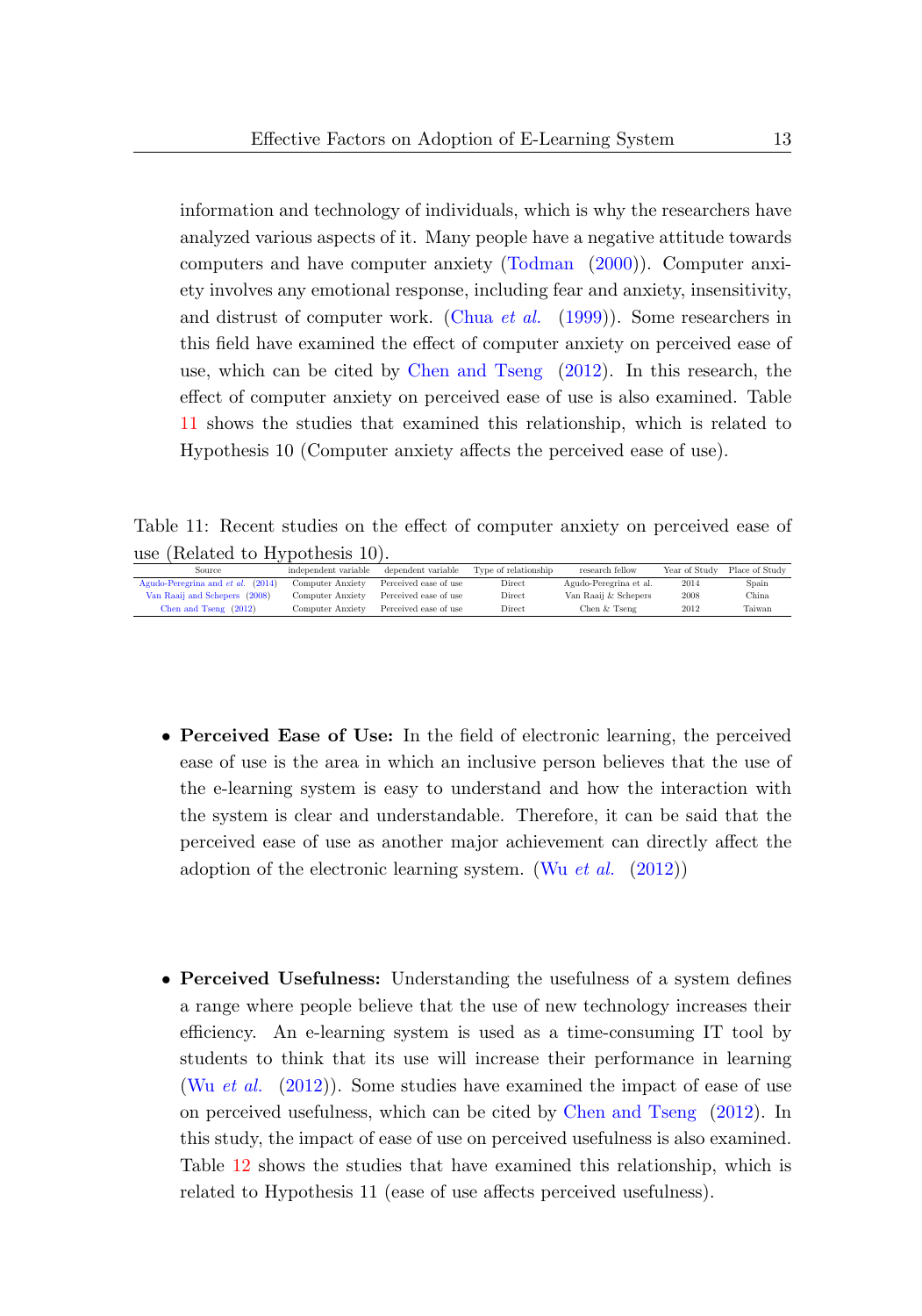<span id="page-13-0"></span>

| $\mu$ . The respective $\mu$ of $\mu$ is $\mu$ is $\mu$ is $\mu$ is $\mu$ is $\mu$ is $\mu$ is $\mu$ is $\mu$ is $\mu$ is $\mu$ is $\mu$ is $\mu$ is $\mu$ is $\mu$ is $\mu$ is $\mu$ is $\mu$ is $\mu$ is $\mu$ is $\mu$ is $\mu$ is $\mu$ is $\mu$ is |                       |                      |                      |                        |               |                |
|---------------------------------------------------------------------------------------------------------------------------------------------------------------------------------------------------------------------------------------------------------|-----------------------|----------------------|----------------------|------------------------|---------------|----------------|
| Source                                                                                                                                                                                                                                                  | independent variable  | dependent variable   | Type of relationship | research fellow        | Year of Study | Place of Study |
| (2009)<br>Liu et al.                                                                                                                                                                                                                                    | Perceived ease of use | Perceived Usefulness | Direct               | Liu et al.             | 2009          | Taiwan         |
| (2011)<br>Teo et al.                                                                                                                                                                                                                                    | Perceived ease of use | Perceived Usefulness | Direct               | Teo et al.             | 2011          | Turkey         |
| Farahat (2012)                                                                                                                                                                                                                                          | Perceived ease of use | Perceived Usefulness | Direct               | Farahat                | 2012          | Egypt          |
| Cheng $(2012)$                                                                                                                                                                                                                                          | Perceived ease of use | Perceived Usefulness | Direct               | Cheng                  | 2012          | Taiwan         |
| Cheung and Vogel (2013)                                                                                                                                                                                                                                 | Perceived ease of use | Perceived Usefulness | Direct               | Cheung & Vogel         | 2013          | Hong Kong      |
| Cheng $(2014)$                                                                                                                                                                                                                                          | Perceived ease of use | Perceived Usefulness | Direct               | Cheng                  | 2014          | Taiwan         |
| Ong et al. $(2004)$                                                                                                                                                                                                                                     | Perceived ease of use | Perceived Usefulness | Direct               | Ong et al.             | 2004          | Taiwan         |
| Ong and Lai (2006)                                                                                                                                                                                                                                      | Perceived ease of use | Perceived Usefulness | Direct               | Ong & Lai              | 2006          | Taiwan         |
| Lee $(2006)$                                                                                                                                                                                                                                            | Perceived ease of use | Perceived Usefulness | Direct               | Lee                    | 2006          | Taiwan         |
| Agudo-Peregrina and et al.<br>(2014)                                                                                                                                                                                                                    | Perceived ease of use | Perceived Usefulness | Direct               | Agudo-Peregrina el al. | 2014          | Spain          |
| Chen and Tseng (2012)                                                                                                                                                                                                                                   | Perceived ease of use | Perceived Usefulness | Direct               | Chen & Tseng           | 2012          | Taiwan         |
| Van Raaij and Schepers (2008)                                                                                                                                                                                                                           | Perceived ease of use | Perceived Usefulness | Direct               | Van Raaij & Schepers   | 2008          | China          |
| Kowitlawakul et al. (2015)                                                                                                                                                                                                                              | Perceived ease of use | Perceived Usefulness | Direct               | Kowitlawakul et al.    | 2015          | Singapore      |
| Joo <i>et al.</i> $(2014)$                                                                                                                                                                                                                              | Perceived ease of use | Perceived Usefulness | Direct               | Joo et al.             | 2014          | South Korea    |
| Motaghian et al.<br>(2013)                                                                                                                                                                                                                              | Perceived ease of use | Perceived Usefulness | Direct               | Motaghian et al.       | 2013          | Iran           |
| Hussein et al.<br>(2007)                                                                                                                                                                                                                                | Perceived ease of use | Perceived Usefulness | Direct               | Hussein et al.         | 2007          | Malesia        |
| (2009)<br>Cho et al.                                                                                                                                                                                                                                    | Perceived ease of use | Perceived Usefulness | Direct               | Cho et al.             | 2009          | Hong Kong      |

Table 12: Recent studies on the impact of ease of use on perceived usefulness (Related to Hypothesis 11).

• Attitude Towards Use: Attitude is defined as the extent to which a user is interested in using the system, and it determines the attitude towards the system of behavioral intentions, which in turn results in the use of the real system [Cheung and Vogel](#page-23-5) [\(2013\)](#page-23-5). Some studies in this area have examined the effect of perceived ease of use and perceived usefulness on attitude toward use, which can be referred to the research of [Farahat](#page-24-3) [\(2012\)](#page-24-3). In this study, the impact of ease of use on perceived usefulness is also examined. In Tables [13](#page-13-1) and [14,](#page-13-2) studies that have examined this relationship can be seen. Table [13](#page-13-1) and Table [14](#page-13-2) are related to Hypothesis12 (perceived usefulness has an impact on attitude toward use) and Hypothesis 13 (The ease of use affects the attitude toward use), respectively.

Table 13: Recent studies on the effect of perceived usefulness on attitude toward use (Related to Hypothesis12).

<span id="page-13-1"></span>

| Source                        | independent variable | dependent variable  | Type of relationship | research fellow     | Year of Study | Place of Study |
|-------------------------------|----------------------|---------------------|----------------------|---------------------|---------------|----------------|
| (2017)<br>El-Masri et al.     | Perceived Usefulness | Attitude Toward Use | Direct               | El-Masri & Tarhini  | 2017          | Oatar          |
| (2009)<br>Liu et al.          | Perceived Usefulness | Attitude Toward Use | Direct               | Liu et al.          | 2009          | Taiwan         |
| (2011)<br>Teo et al.          | Perceived Usefulness | Attitude Toward Use | <b>Direct</b>        | Teo et al.          | 2011          | Turkey         |
| Farahat (2012)                | Perceived Usefulness | Attitude Toward Use | <b>Direct</b>        | Farahat             | 2012          | Egypt          |
| Cheung and Vogel (2013)       | Perceived Usefulness | Attitude Toward Use | Direct               | Cheung & Vogel      | 2013          | Hong Kong      |
| Kowitlawakul et al.<br>(2015) | Perceived Usefulness | Attitude Toward Use | Direct               | Kowitlawakul et al. | 2015          | Singapore      |

Table 14: Recent studies on the effect of perceived ease of use on attitude toward use (Related to Hypothesis13).

<span id="page-13-2"></span>

| Source                        | independent variable  | dependent variable                        | Type of relationship | research fellow     | Year of Study | Place of Study |
|-------------------------------|-----------------------|-------------------------------------------|----------------------|---------------------|---------------|----------------|
| (2009)<br>Liu et al.          | Perceived ease of use | Attitude Toward Use                       | <b>Direct</b>        | Liu et al.          | 2009          | Taiwan         |
| Teo et al. $(2011)$           |                       | Perceived ease of use Attitude Toward Use | Direct               | Teo et al.          | 2011          | Turkey         |
| Farahat $(2012)$              |                       | Perceived ease of use Attitude Toward Use | Direct               | Farahat             | 2012          | Egypt          |
| Cheung and Vogel (2013)       |                       | Perceived ease of use Attitude Toward Use | Direct               | Cheung & Vogel      | 2013          | Hong Kong      |
| Kowitlawakul et al.<br>(2015) |                       | Perceived ease of use Attitude Toward Use | Direct               | Kowitlawakul et al. | 2015          | Singapore      |

• Intention to Use: Given the difficulty in interpreting the multidimensional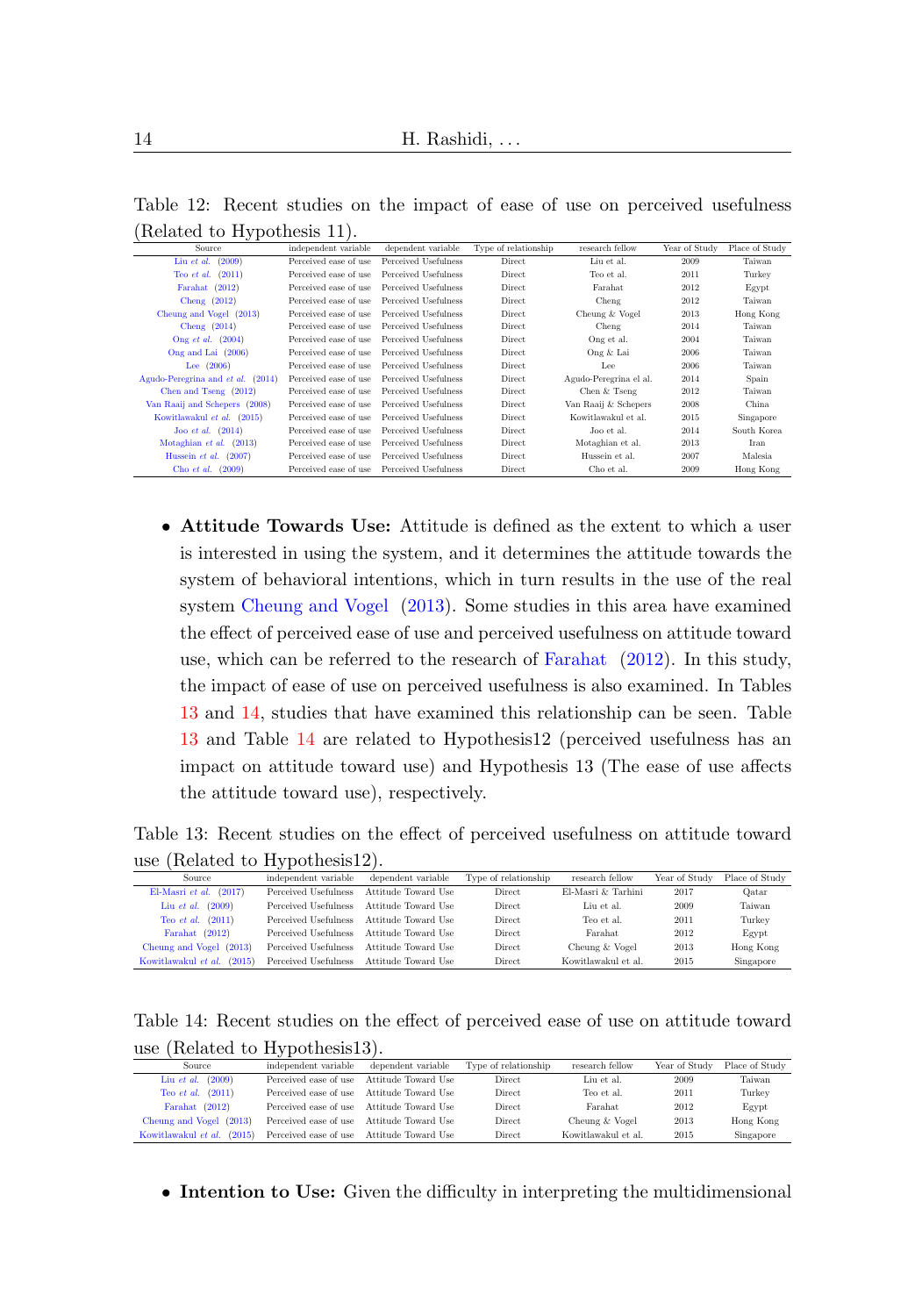aspects of use, compulsive voluntarily, consciously against unknowingly, effective against ineffective, and so on. ? suggested that the intention to use might be a valuable alternative. It is intended to use an attitude, while it is a behavior [Ong and Lai](#page-25-1) [\(2006\)](#page-25-1). Some researchers in this field have investigated the influence of attitude toward use on the intention to use the system, which can be mentioned in the research of [Farahat](#page-24-3) [\(2012\)](#page-24-3). In this research, the influence of attitude toward use on the intention to use the system is examined. Table [15](#page-14-0) shows the studies that examined this relationship, which is related to Hypothesis 14 (The attitude toward use affects the intention to use the E-learning system).

Table 15: Recent researches on the impact of attitude toward use on the intention to use the system (Related to Hypothesis 14).

<span id="page-14-0"></span>

|                               |                      | $\sim$             |                      |                     |               |                |
|-------------------------------|----------------------|--------------------|----------------------|---------------------|---------------|----------------|
| Source                        | independent variable | dependent variable | Type of relationship | research fellow     | Year of Study | Place of Study |
| (2009)<br>Liu et al.          | Attitude Toward Use  | Intention To Use   | Direct               | Lin et al.          | 2009          | Taiwan         |
| (2011)<br>Teo et al.          | Attitude Toward Use  | Intention To Use   | <b>Direct</b>        | Teo et al.          | 2011          | Turkey         |
| Farahat (2012)                | Attitude Toward Use  | Intention To Use   | Direct               | Farahat             | 2012          | Egypt          |
| Cheung and Vogel (2013)       | Attitude Toward Use  | Intention To Use   | Direct               | Cheung & Vogel      | 2013          | Hong Kong      |
| Kowitlawakul et al.<br>(2015) | Attitude Toward Use  | Intention To Use   | Direct               | Kowitlawakul et al. | 2015          | Singapore      |

## 4. Methodology

This research is a quantitative research group. Since this study seeks to answer this question: "Identifying the factors influencing the adoption of an e-learning system based on the technology adoption model", so this research is applied in terms of the purpose and in terms of collecting information, descriptive survey and It is precisely the type of structural equation modeling. In this section, we describe the method used in: (a) data analysis, (b) data collection, and (c) reliability and validity of the measurement tool, in this section.

## 4.1 Data Analyzing Method

The main problem, here, is to identify the factors affecting the adoption of an Elearning system based on the technology adoption model. To answer this question, we used Structural Equation Modeling (SEM). The reason to choose this model is that this type of modeling is one of the covariance-based methods that is widely used by researchers to measure relationships between variables [Hair](#page-24-8) [\(2014\)](#page-24-8). SEM is a multi-variable multivariate analysis of multivariate regression family, and more accurately, it is an extension of a general linear model that allows researchers to test a set of regression equations simultaneously [Hooman](#page-24-9) [\(2008\)](#page-24-9) and to examine relationships between different variables [Hoyle](#page-24-10) [\(2012\)](#page-24-10). The importance of this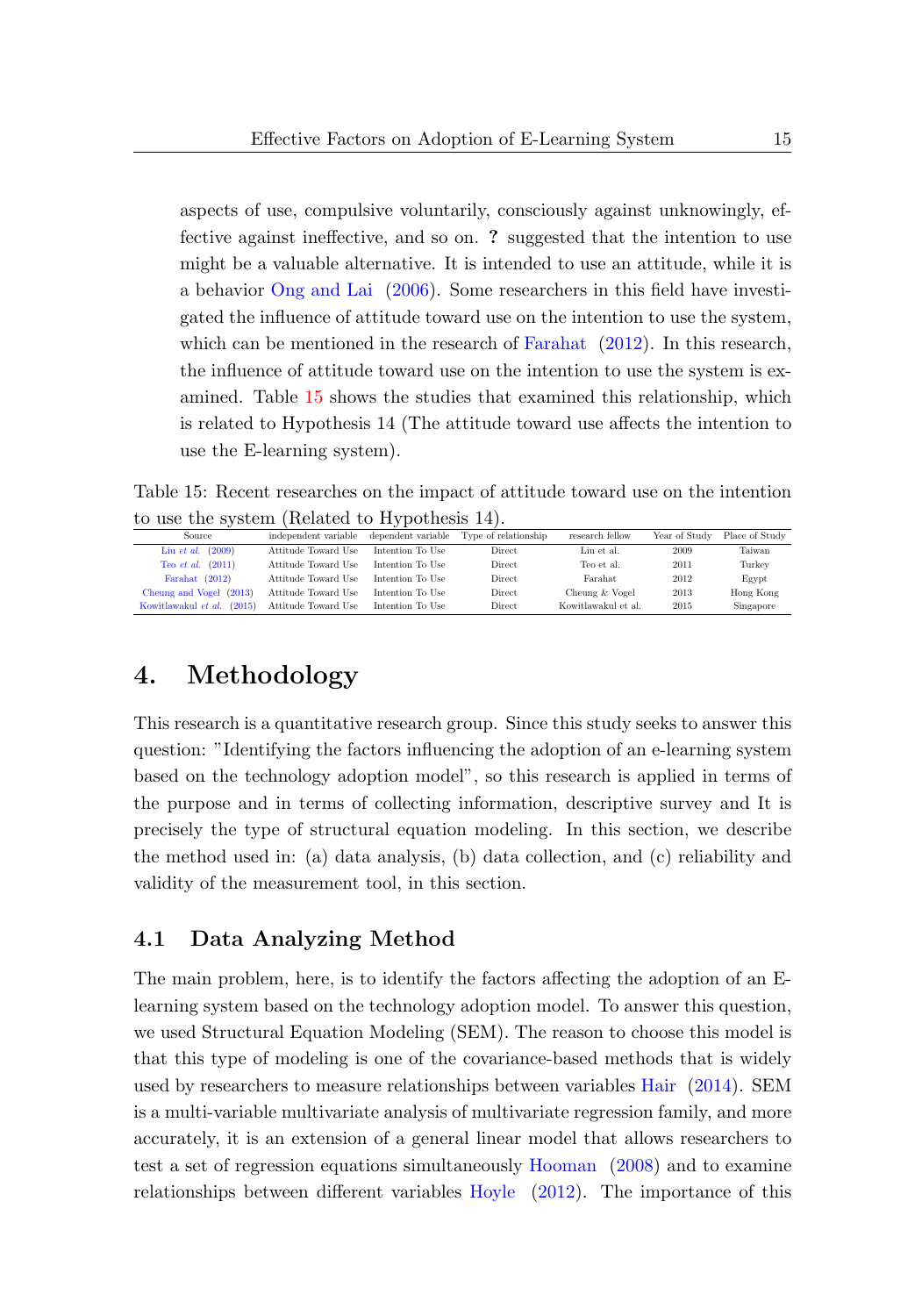technique in humanities research is that researchers often examine the relationships between different variables in the form of a model or network of relationships. These relationships are based on some hypotheses around the dependencies between variables so that the schema of the overall design of these dependencies is formed by a pre-fabricated model [\(Adelson](#page-23-10) [\(2012\)](#page-23-10), [Dion](#page-24-11) [\(2008\)](#page-24-11)). The data collected in this study have been analyzed using the LISREL statistical software and the structural equation modeling technique.

#### 4.2 Data Collection Method

To collect data, a questionnaire was designed. The questions in this questionnaire were designed using the literature in the field of the adoption of E-learning systems and by using the questionnaires employed by other researchers to measure the variables in this area. To design the questions, the five-choice Likert range has been used, which is one of the most commonly used in measurement comparisons.

The statistical population of the study is the users of the virtual education system of Qazvin University of Medical Sciences, which according to the latest statistics and information obtained from the system administrators at the time of the research, their number is 900 people. In order to estimate the sample size from the statistical society, the reference table was proposed by ?, which according to this table, for the statistical population with 900 people, the minimum sample size is equal to 269 samples. The simple random sampling method was used to determine the number of members of the community. For this purpose, an electronic questionnaire was prepared, and its link was sent to the 500 users through the e-learning system of the university (virtual education system). The questionnaire was returned to users with 312 questionnaires and was based on analysis. This number of the minimum sample size calculated is convenient, according to Krejecie and Morgan tables, and can be a good indication of the population under study. The return rate for the questionnaire was 62.4%.

|                      |                     | Table 16: Questionnaire Reference. |  |
|----------------------|---------------------|------------------------------------|--|
| The variable studied | Number of questions |                                    |  |

| NO. | The variable studied                  | Number of questions | <b>Sources</b>                                                                                                                                                                |
|-----|---------------------------------------|---------------------|-------------------------------------------------------------------------------------------------------------------------------------------------------------------------------|
|     | Demographic Ouestions                 | 6 questions         |                                                                                                                                                                               |
|     | <b>Ouality of Educational Content</b> | 2 questions         | (Lee (2006), Roca et al. (2006), Wang and Wang (2009)                                                                                                                         |
|     | System Support                        | 3 questions         | (Selim (2007), Cho et al. (2009), Wang and Wang (2009), Cheng (2012))                                                                                                         |
|     | Computer Self-efficiency              | 4 questions         | (Ong et al. (2004), Ong and Lai (2006), Roen et al. (2006), Wang and Wang (2009))                                                                                             |
|     | Technology Tools                      | 5 questions         | (Selim (2007), 7. Alsabawy et al. (2013))                                                                                                                                     |
|     | User Interface Design                 | 3 questions         | (Cho et al. (2009), Liu et al. (2010), Cheng (2012))                                                                                                                          |
|     | Computer Anxiety                      | 4 questions         | (Van Raaij and Schepers (2008), Venkatesh and Bala (2008), Agudo-Peregrina and et al. (2014))                                                                                 |
| 8.  | Perceived ease of use                 | 4 questions         | (Ong et al. (2004), Lee (2006), Ong and Lai (2006), Van Raaij and Schepers (2008), Liu et al. (2009), Teo et al. (2011), Cheng (2012), Cheung and Vogel (2013), Cheng (2014)) |
|     | Perceived Usefulness                  | 4 questions         | (Ong et al. (2004), Lee (2006), Ong and Lai (2006), Van Raaij and Schepers (2008), Liu et al. (2009), Teo et al. (2011), Cheng (2012), Cheung and Vogel (2013), Cheng (2012)) |
| 10  | attitude toward use                   | 3 questions         | (Liu et al. (2010). Teo et al. (2011). Cheung and Vogel 2013)                                                                                                                 |
| 11  | intention to use.                     | 3 questions         | (Liu et al. (2010). Teo et al. (2011). Cheung and Vogel 2013)                                                                                                                 |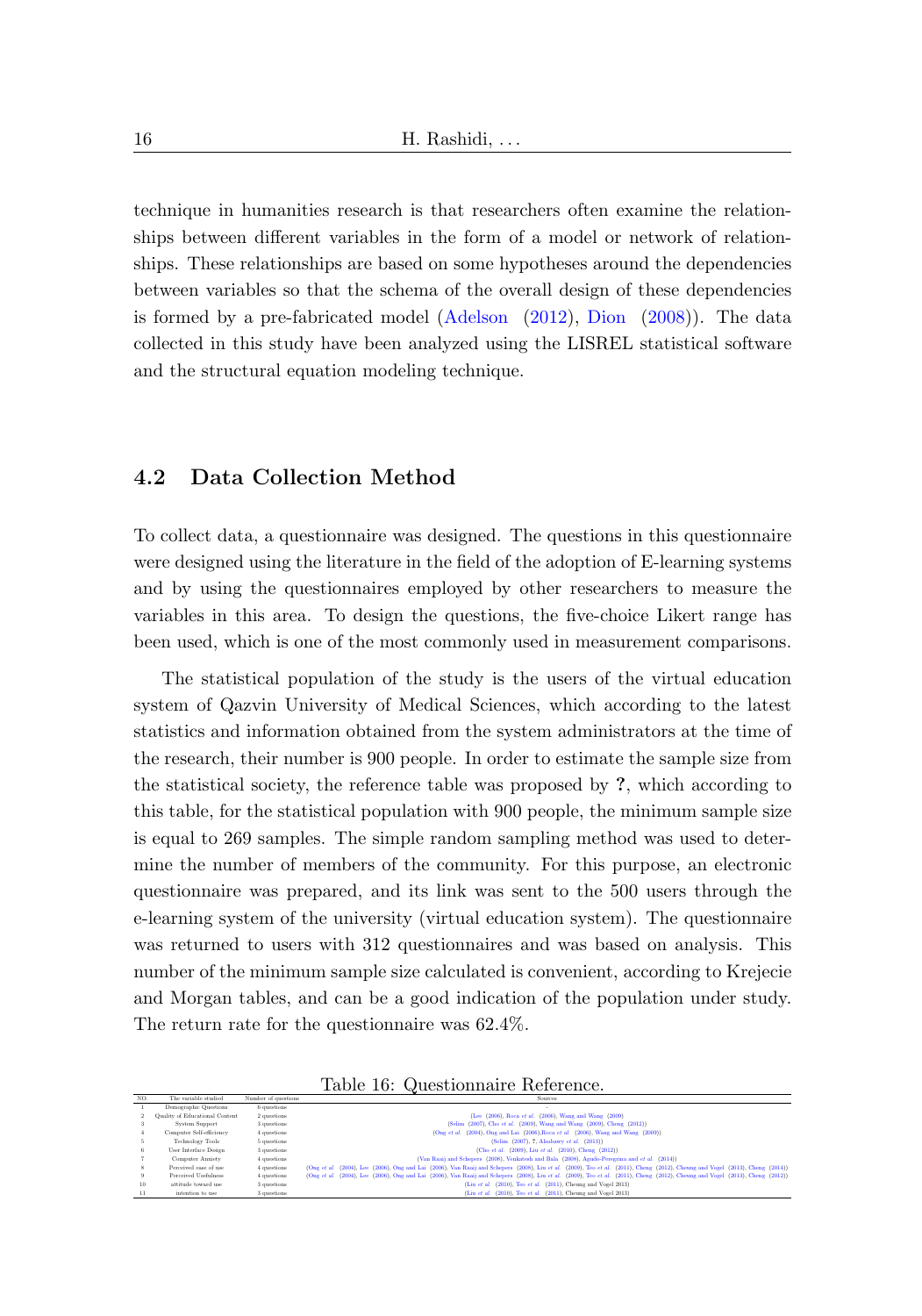### 4.3 Reliability and Validity of the Measurement Tool

In order to verify the reliability of the questionnaire, Cronbach's alpha was used. The acceptable value for Cronbach Alpha is more than 0.7 [\(Cronbach](#page-24-12) [\(1951\)](#page-24-12)). According to the results of this test, the values obtained are at a desirable level.

To assess the validity of the questionnaire, content validity and confirmatory factor analysis were used. In this regard, the design questions were approved by the experts in terms of content validity. According to the progeny Table [17](#page-16-0) shows the results.

<span id="page-16-0"></span>

|                                       | Table 17: Results of Reliability and Validity.                                                                                          |                                           |       |
|---------------------------------------|-----------------------------------------------------------------------------------------------------------------------------------------|-------------------------------------------|-------|
| Component                             | Indicator                                                                                                                               | Cronbach's alpha coefficients Factor load |       |
|                                       | The "virtual education system" often provides updated information                                                                       |                                           | 7.94  |
| <b>Ouality of Educational Content</b> | The "virtual education system" provides information in appropriate formats                                                              | 0.825                                     | 10.85 |
|                                       | The "Virtual Learning System" provides educational materials related to my needs                                                        |                                           | 10.54 |
|                                       | Educational materials in the "Virtual Learning System" are updated regularly                                                            |                                           | 9.31  |
|                                       | There are enough computers to use and practice                                                                                          |                                           | 10.44 |
| System Support                        | I can get technical support from system experts                                                                                         | 0.822                                     | 6.06  |
|                                       | In general, the support of the E-learning system is satisfactory                                                                        |                                           | 8.66  |
|                                       | I can do my training activities using virtual learning, if I have never used a similar system before                                    |                                           | 9.26  |
| Computer Self-efficiency              | I can do my training activities using the virtual education system, if I have only the system guide as the reference.                   | 0.914                                     | 8.97  |
|                                       | I can do my educational activities using the virtual education system, if I've seen someone else before using it before myself.         |                                           | 10.98 |
|                                       | I can do my training activities using the "virtual education system." if I only have auxiliary features within the system for guidance. |                                           | 9.57  |
|                                       | I can register online in courses                                                                                                        |                                           | 8.73  |
|                                       | The speed of web page browsing is satisfactory                                                                                          |                                           | 7.38  |
| Technology Tools                      | I will not encounter any problems When I visit the website                                                                              | 0.700                                     | 9.66  |
|                                       | I can use the computer site to practice and access the system                                                                           |                                           | 12.23 |
|                                       | I can use a computer account at the university using the same account and password                                                      |                                           | 12.05 |
|                                       | The apparent design of the "virtual education system" is user-friendly.                                                                 |                                           | 10.92 |
| User Interface Design                 | The system interface design is so easy to use                                                                                           | 0.828                                     | 7.93  |
|                                       | In general, the design of the "virtual education system" interface is satisfactory                                                      |                                           | 10.04 |
|                                       | Computer makes me anxious                                                                                                               |                                           | 11.23 |
| <b>Computer Anxiety</b>               | Working with the computer makes me nervous.                                                                                             | 0.952                                     | 11.46 |
|                                       | Fearing the mistake that I cannot correct. I'm hesitant to use a computer.                                                              |                                           | 7.68  |
|                                       | When using a computer, it's scary that many of the information may be lost by knocking out a wrong key.                                 |                                           | 6.26  |
|                                       | I feel like E-learning is useful to me                                                                                                  |                                           | 10.62 |
| Perceived Usefulness                  | Using the E-learning system gives me more control over education                                                                        | 0.851                                     | 10.69 |
|                                       | Using the "virtual education system" improves my learning performance                                                                   |                                           | 9.88  |
|                                       | Using the "virtual education system" increases my learning effectiveness                                                                |                                           | 10.12 |
|                                       | Using the software is a good idea                                                                                                       |                                           | 9.11  |
| attitude toward use                   | Using the "Virtual Learning System" is fun                                                                                              | 0.895                                     | 10.07 |
|                                       | The "virtual education system" provides an attractive work environment                                                                  |                                           | 10.03 |
|                                       | I will often use the E-learning system in the future                                                                                    |                                           | 7.16  |
| intention to use                      | I will use the "virtual education system" in the future                                                                                 | 0.914                                     | 10.14 |
|                                       | I strongly recommend the use of the "virtual education system" to others                                                                |                                           | 9.86  |

## 5. Results Analysis

In this section, the analysis of the results is presented. Figure , Figure , along with Table 18 shows the results of testing the research hypotheses by structural equation modeling. The R-value coefficient  $(R)$  is the proposed causal relationship between the research variables. The table also shows the coefficient of the path (R) of a significant number of (t) and fitness fitting indices such as chi-2, RMSEA, GFI, and  $\dots$ 

Figure shows the output of the causal relationship test between the variables of the research using the standard LISREL software.

Figure shows the output of the causal relation test between the variables of the research using the LISREL software in a significant state.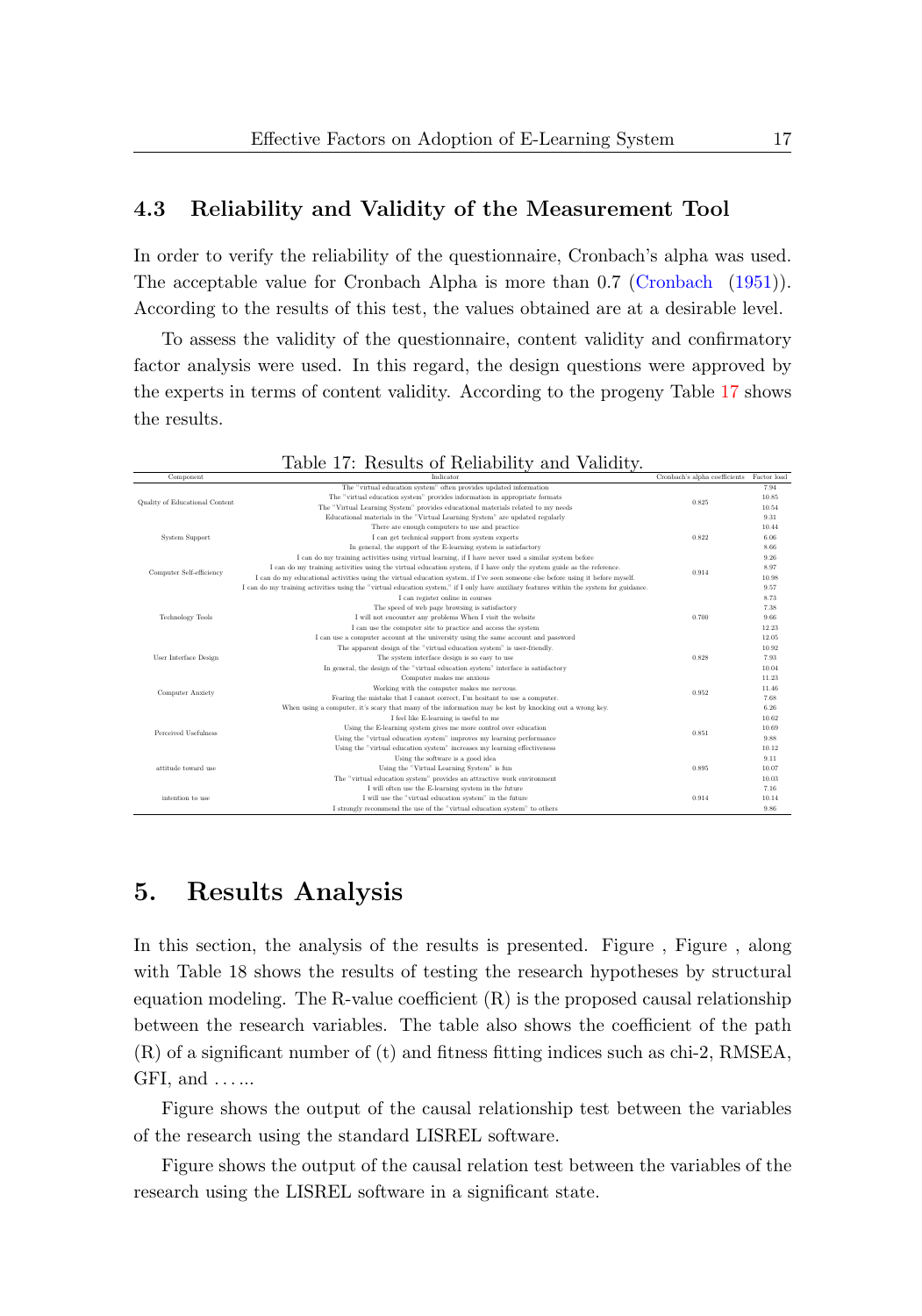

Figure 2: Output of the causal relationship test between the variables of the research using the standard LISREL

|              | Table 18: Structural Model Fitment Indicators.<br>Value Indicator Desirable amount | result |
|--------------|------------------------------------------------------------------------------------|--------|
| $\chi^2/df$  | ${}< 3.00$                                                                         | 1.75   |
| <b>GFI</b>   | > 0.90                                                                             | 0.92   |
| <b>AGFA</b>  | > 0.90                                                                             | 0.91   |
| <b>RMSEA</b> | < 0.08                                                                             | 0.049  |
| RMR.         | < 0.05                                                                             | 0.011  |
| NFI          | > 0.90                                                                             | 0.97   |
| IFI          | > 0.90                                                                             | 0.98   |

Table 18: Structural Model Fitment Indicators.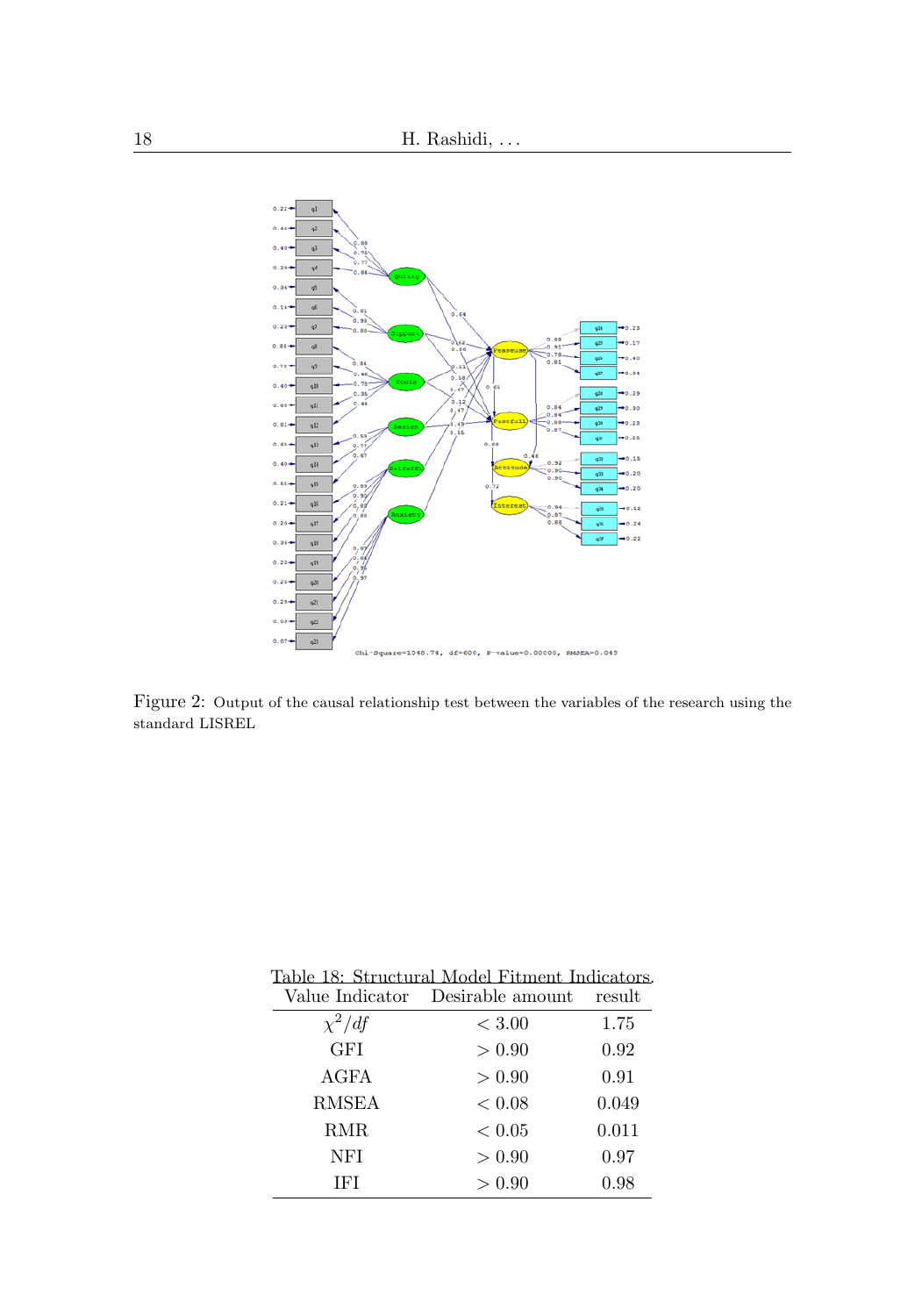

Chi-Square=1048.74, df=600, P-value=0.00000, RMSEA=0.049

Figure 3: Output of the causal relation test between the variables of the research using the

<span id="page-18-0"></span>

| Route (Path)                                |                       |                                  | TRADUTIN UL TIRLULUI AL IVIUULI TADMOOLIIULIIR. |                    |                             |  |
|---------------------------------------------|-----------------------|----------------------------------|-------------------------------------------------|--------------------|-----------------------------|--|
| To the variable<br>From the variable        |                       | Route $(Path)$ coefficient $(R)$ | Significant number (t-value)                    | Result             | <b>Effectiveness Rating</b> |  |
| Content Quality                             | Perceived ease of use | 0.64                             | 8.36                                            | Significant Effect | (6)                         |  |
|                                             | Perceived Usefulness  | 0.66                             | 7.72                                            | Significant Effect | (4)                         |  |
| System Support                              | Perceived ease of use | 0.62                             | 8.02                                            | Significant Effect | (7)                         |  |
|                                             | Perceived Usefulness  | 0.58                             | 5.98                                            | Significant Effect | (8)                         |  |
| IT Tools                                    | Perceived ease of use | 0.11                             | 0.09                                            | Significant Effect | (14)                        |  |
|                                             | Perceived Usefulness  | 0.12                             | 0.09                                            | Significant Effect | (13)                        |  |
| User Interface Design                       | Perceived ease of use | 0.67                             | 8.50                                            | Significant Effect | (3)                         |  |
|                                             | Perceived Usefulness  | 0.49                             | 5.08                                            | Significant Effect | (10)                        |  |
|                                             | Perceived ease of use | 0.62                             | 8.02                                            | Significant Effect | (7)                         |  |
| <b>System Support</b>                       | Perceived Usefulness  | 0.58                             | 5.98                                            | Significant Effect | (8)                         |  |
| Computer Self-efficiency                    |                       |                                  | 4.07                                            | Significant Effect | (11)                        |  |
| Computer Anxiety                            | Perceived ease of use | 0.55                             | 4.18                                            | Significant Effect | (9)                         |  |
| Perceived ease of use                       | Perceived Usefulness  | 0.65                             | 8.90                                            | Significant Effect | (5)                         |  |
| Perceived ease of use                       |                       | 0.46                             | 5.53                                            | Significant Effect | (12)                        |  |
| attitude toward use<br>Perceived Usefulness |                       | 0.68                             | 8.59                                            | Significant Effect | (2)                         |  |
| attitude toward use                         | intention to use      | 0.72                             | 13.72                                           | Significant Effect | $\left(1\right)$            |  |

Table 19: Results of Structural Model Assessment.

The results of Table [19](#page-18-0) show that the structural paths are significant at 0.05 level. As it can be seen:

• Considering the significance of the t-values for the relationship between the quality of content and the perceived ease of use and perceived usefulness, are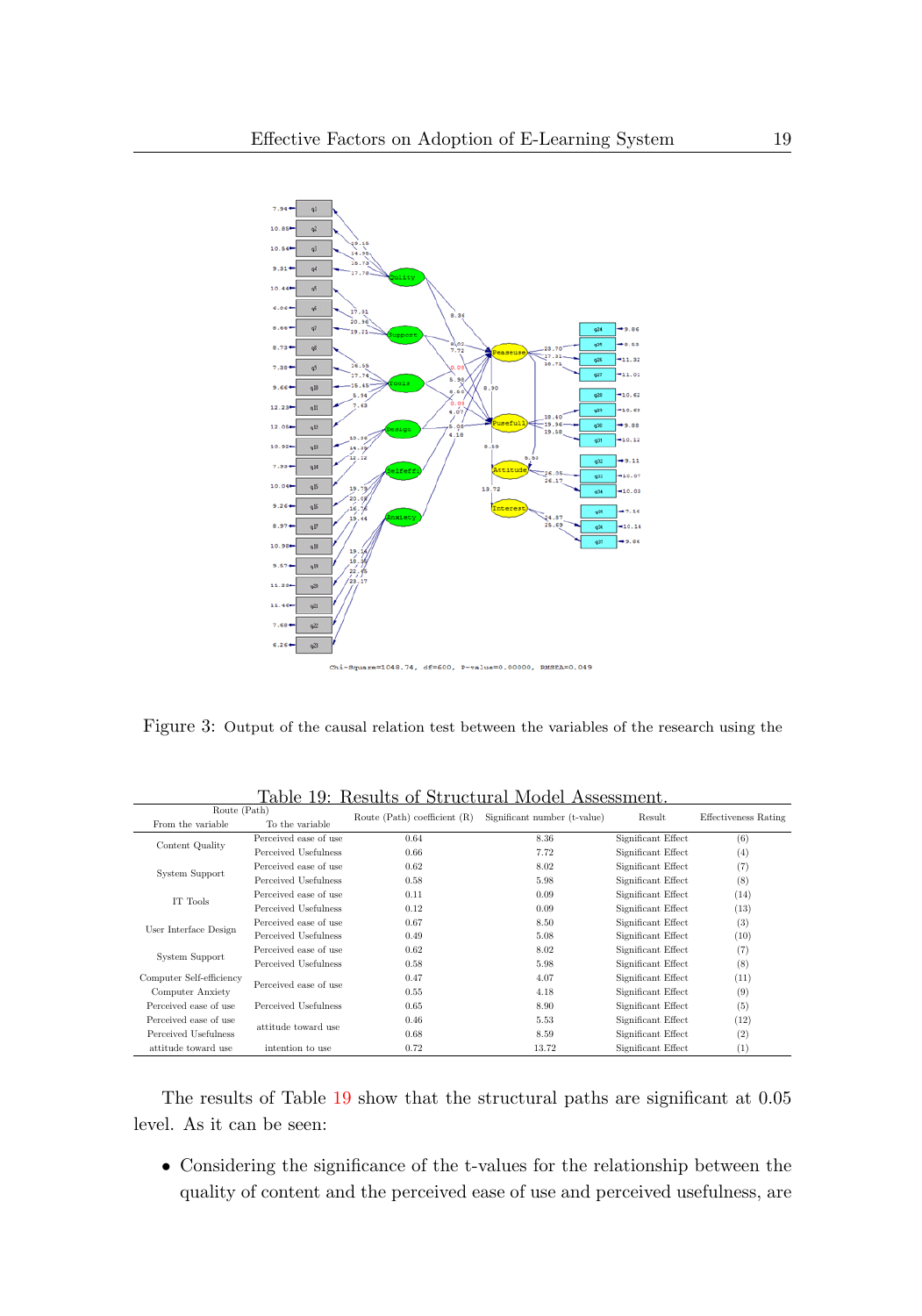8.36 and 7.72, respectively.

- For the relationship between the variables supporting the system and the ease of use Perceived and perceived usefulness of 8.02 and 5.98 respectively.
- For the relationship between user interface design and perceived ease of use and perceived usefulness of 8.50 and 5.08, respectively.
- For the relationship between the self-efficacy variables of the computer selfefficiency and the ease of perceived use is 4.07, and for the relationship between computer anxiety variables and perceived ease of use is 4.18.
- Also, for the relationship between perceived ease of use and perceived usefulness variables of 8.90, and for the relationship between perceived ease of use and perceived usefulness and attitude toward use, respectively, were 5.53 and 8.59.
- For the relationship between Attitudes toward the use and intention of using 13.72 are all greater than 2, and the assumptions are confirmed at 95% confidence level.
- For the relationship between the technology tools and perceived ease of use, the t-value is 0.09, and for the relationship between technology tools and perceived usefulness is 0.09, both of which are less than 2. Therefore, the relevant hypotheses are not approved.

The validity and fitness of the model are verified because: (a) the amount of chi-2 low, the amount of RMSEA is less than 0.08; (b) the ratio of Q2 to the degree of freedom (1.75) less than 3; (c) the amount of GFI and AGFA; and (d) The order of 0.92 and 0.91 is above 90%, which indicates good fit of the model.

## 6. Discussion

The first and second hypotheses are concerned with content quality. The first hypothesis shows the impact of content quality on perceived usefulness. Also, in the second hypothesis, the impact of content quality on perceived ease of use. The confirmation of these hypotheses suggests that the electronic education system of Qazvin University of Medical Sciences provides up-to-date information tailored to users' needs and is regularly updated. Other researches such as [Cheng](#page-23-2) [\(2012\)](#page-23-2), [Lee](#page-25-7)  $(2006)$ , Roca *[et al.](#page-25-8)*  $(2006)$ ) and [Motaghian](#page-25-4) *et al.*  $(2013)$  achieved similar results in their research.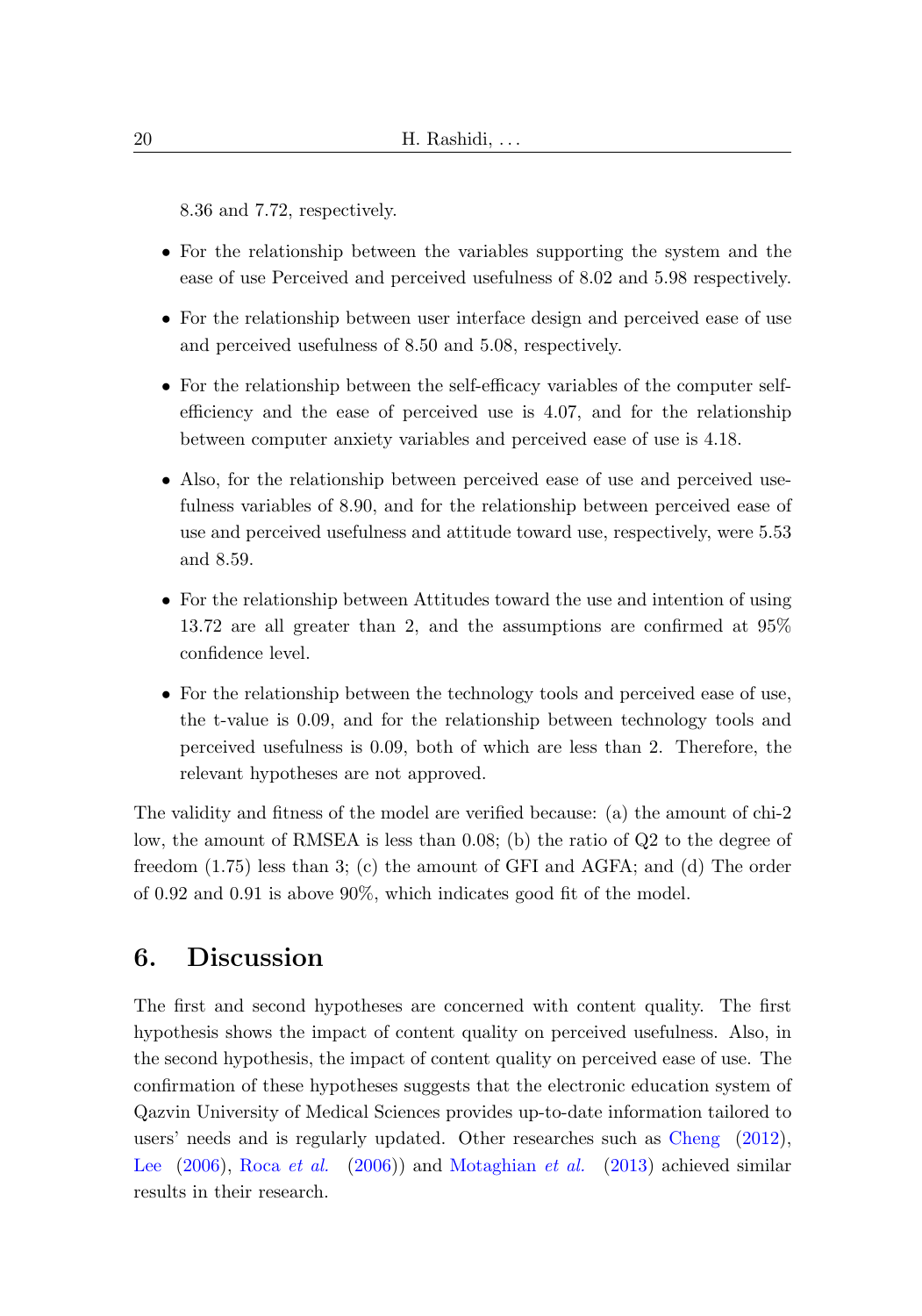The third and fourth hypotheses are concerned with system support. The third hypothesis shows the impact of system support on perceived usefulness. [Lee](#page-25-9) [\(2010\)](#page-25-9), [Cheng](#page-23-2) [\(2012\)](#page-23-2) research shows the impact of the system support variable on the perceived usefulness variable. While the results are inconsistent with the findings of the research conducted by [Motaghian](#page-25-4) *et al.* [\(2013\)](#page-25-4). The fourth hypothesis also shows the impact of system support on perceived ease of use. The results of research by Cho [et al.](#page-23-8)  $(2009)$ , [Lee](#page-25-9)  $(2010)$ , [Cheng](#page-23-2)  $(2012)$ and [Motaghian](#page-25-4) et al. [\(2013\)](#page-25-4) confirm the impact of the system support variable on perceived ease of use. The confirmation of the third and fourth hypotheses suggests that appropriate technical support is provided to address the student's potential problems.

The fifth and sixth hypotheses are concerned with the user interface. The fifth hypothesis shows the impact of user interface design on perceived usefulness. The sixth hypothesis also shows the impact of user interface design on perceived ease of use. In studies by Cho *[et al.](#page-24-4)*  $(2009)$ , [Cheng](#page-23-2)  $(2012)$  and Joo *et al.*  $(2014)$ , the impact of this variable on the usefulness and ease of use was acknowledged. The sixth hypothesis also shows the impact of user interface design on perceived ease of use. In the studies by Cho *[et al.](#page-24-4)*  $(2009)$ , [Cheng](#page-23-2)  $(2012)$  and Joo *et al.*  $(2014)$ , the impact of this variable on the usefulness and ease of use was acknowledged. Confirmation of these hypotheses suggests that the user interface design of the E-learning system at Qazvin University of Medical Sciences is user friendly, and users are satisfied with the system interface functionality.

The seventh and eighth hypotheses are concerned with a technology tool. The seventh hypothesis shows the ineffectiveness of the technology tool variable on perceived usefulness. Also, the results from the eighth hypothesis show that the technology tool variable does not affect the perceived ease of use. However, the results contradict the findings of [Hussein](#page-24-6) et al. [\(2007\)](#page-24-6), as well as [Alsabawy](#page-23-4) et [al.](#page-23-4) [\(2013\)](#page-23-4). The disapproval of these hypotheses suggests that the quality of highspeed Internet access is not well suited for using e-learning systems for students, which is why students have difficulty accessing pages in terms of speed. The use of dedicated services provided by Internet service providers can help resolve this issue.

The ninth hypothesis shows the effect of computer self-efficacy on the perceived ease of use. This result is consistent with the findings of other researchers, including Ong [et al.](#page-25-8)  $(2004)$ , [Ong and Lai](#page-25-1)  $(2006)$ , Roca et al.  $(2006)$ , [Lee](#page-25-7)  $(2006)$ , [Motaghian](#page-25-4) *et al.* [\(2013\)](#page-25-4), and [Kowitlawakul](#page-25-5) *et al.* [\(2015\)](#page-25-5). However, there was no meaningful relationship between these two variables in [Agudo-Peregrina and](#page-23-7) et al.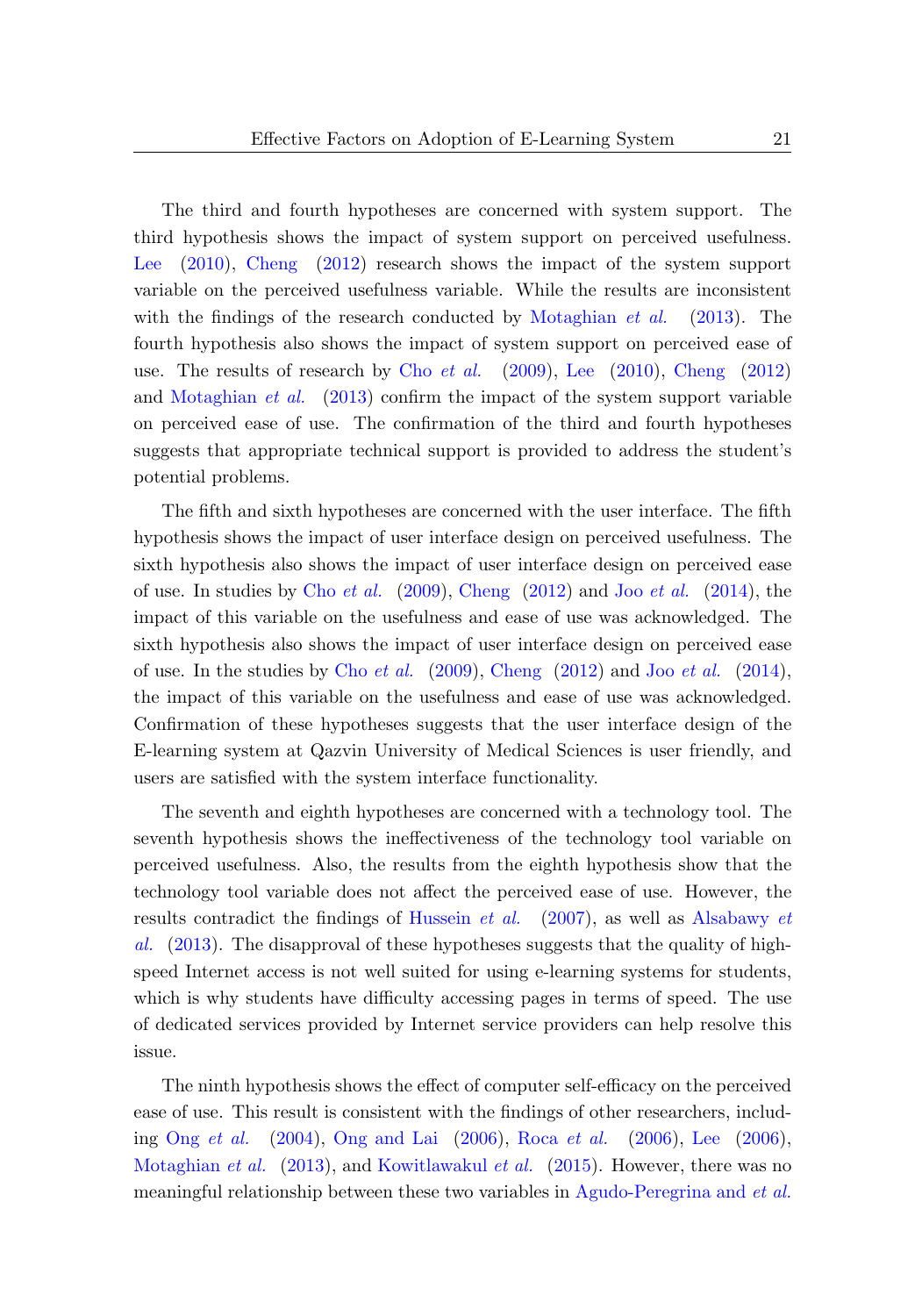[\(2014\)](#page-23-7). The confirmation of this hypothesis suggests that the e-Learning system of Qazvin University of Medical Sciences has provided a user-friendly guide for users to work with the system easily.

The tenth hypotheses shows the impact of computer anxiety on the perceived ease of use. The impact of computer anxiety on the perceived ease of use was not confirmed in the research by [Agudo-Peregrina and](#page-23-7) et al. [\(2014\)](#page-23-7). While the results of this study and other researchers, including [Van Raaij and Schepers](#page-26-3) [\(2008\)](#page-26-3) and [Chen and Tseng](#page-23-3) [\(2012\)](#page-23-3), showed a significant relationship between computer anxiety and perceived ease of use. Of course, given the new e-learning environment for students, this anxiety seems natural. The eleventh and twelfth hypothesis are concerned with easy use. The eleventh hypothesis shows the effect of perceived ease of use on perceived usefulness. The twelfth hypothesis shows the effect of perceived usefulness on the attitude toward use. Thirteenth hypothesis shows the effect of perceived ease of use on attitude toward use. The fourteenth hypothesis shows the effect of attitude toward use on intent to use. The eleventh to fourteenth hypotheses are the basic variables of the Davis Technology Adoption Model, which have been confirmed in the researches of [Kowitlawakul](#page-25-5) et al. [\(2015\)](#page-25-5) and [Motaghian](#page-25-4) et al. [\(2013\)](#page-25-4).

## 7. Conclusion

The purpose of this research is to identify and introduce effective factors in accepting e-learning based on the Davis technology adoption model. For this purpose, the electronic education system of Qazvin University of Medical Sciences was selected as a case study. In order to design a conceptual model of research, researches have been conducted on the adoption of e-learning systems. Based on the comparison of available models, periodic variables, content quality, system support, interface design, computer anxiety, technology tools, Computer self-efficacy, perceived ease of use, perceived usefulness, and attitude toward using the system were utilized as factors influencing the adoption of the e-learning system.

To evaluate the model, the responses of 312 students of Qazvin University of Medical Sciences were analyzed. The analysis was done using the structural equation modeling technique. The results of the research indicate that the quality factors of the content of the course, system support, interface design, computer anxiety, technology tools, computer self-efficacy, perceived ease of use, perceived usefulness influence indirectly and the attitude toward using it, influence directly on users' intention to use, also the impact of the technology tools on the intention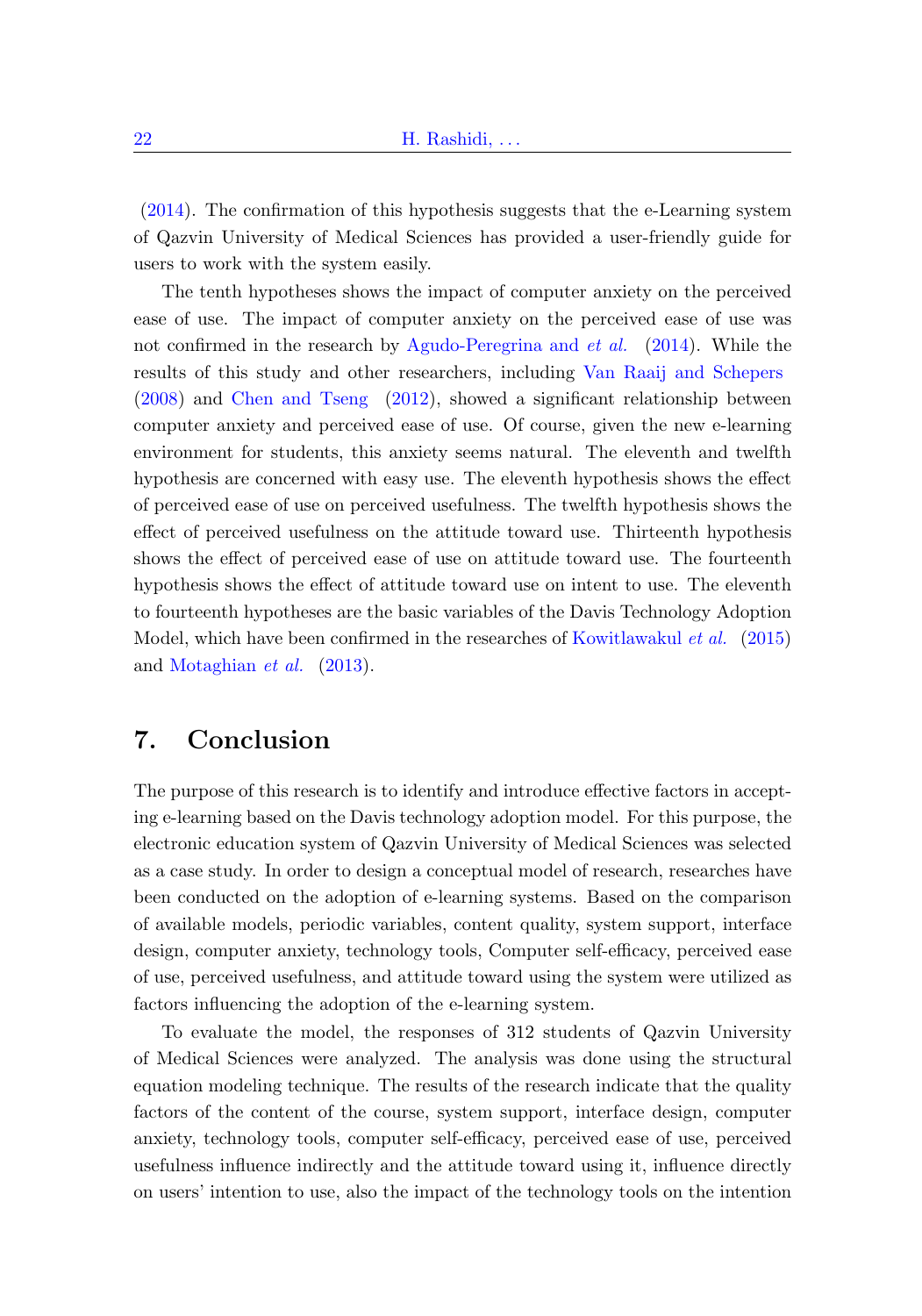to use the system was rejected.

The results of this study will help university administrators and the professors associated with this system to encourage students to make optimum use of the system by creating the necessary fields for applying effective factors.

The limitations of this research can be the lack of cooperation of students in the exact filling of research questionnaires. On the other hand, this study examined only some of the factors mentioned in the literature, in which other external factors could be used to measure the impact on perceived ease of use and perceived usefulness that could affect people's attitudes to use the system and accept the system. Like any study, there are a number of limitations to our research:

- This study was an E-learning system of Qazvin University of Medical Sciences. Using an E-learning system at this university is not compulsory. Therefore, only a limited number of university students who were users of the system were examined.
- In this study, all lessons are not provided electronically, and the related students are not involved in the use of the E-learning system, and this study was not considered.
- Training and learning in the environment under study are not fully electronic, and simultaneous users are present in both the traditional classroom environment and the virtual education classes (E-learning). This can be effective on the decision of users and their willingness to use it.
- In this study, the student's willingness to accept the E-learning system was studied only. While university professors are also system users and students, and the use of students from the system requires that professors conduct courses through the system, policymakers and E-learning managers in educational institutions should pay special attention to some special factors. These factors may affect the improvement of educational performance and increase the productivity of students in designing and implementing webbased systems and the process of admission of the system by students.

It seems that professors can play an effective role in encouraging students to adopt E-learning systems. Therefore, in future research, the factors that influence the attitude and desire of teachers to use the E-learning system can be studied. Moreover, investigating the factors studied can be done in other educational environments with more extensive statistical samples and also taking into account the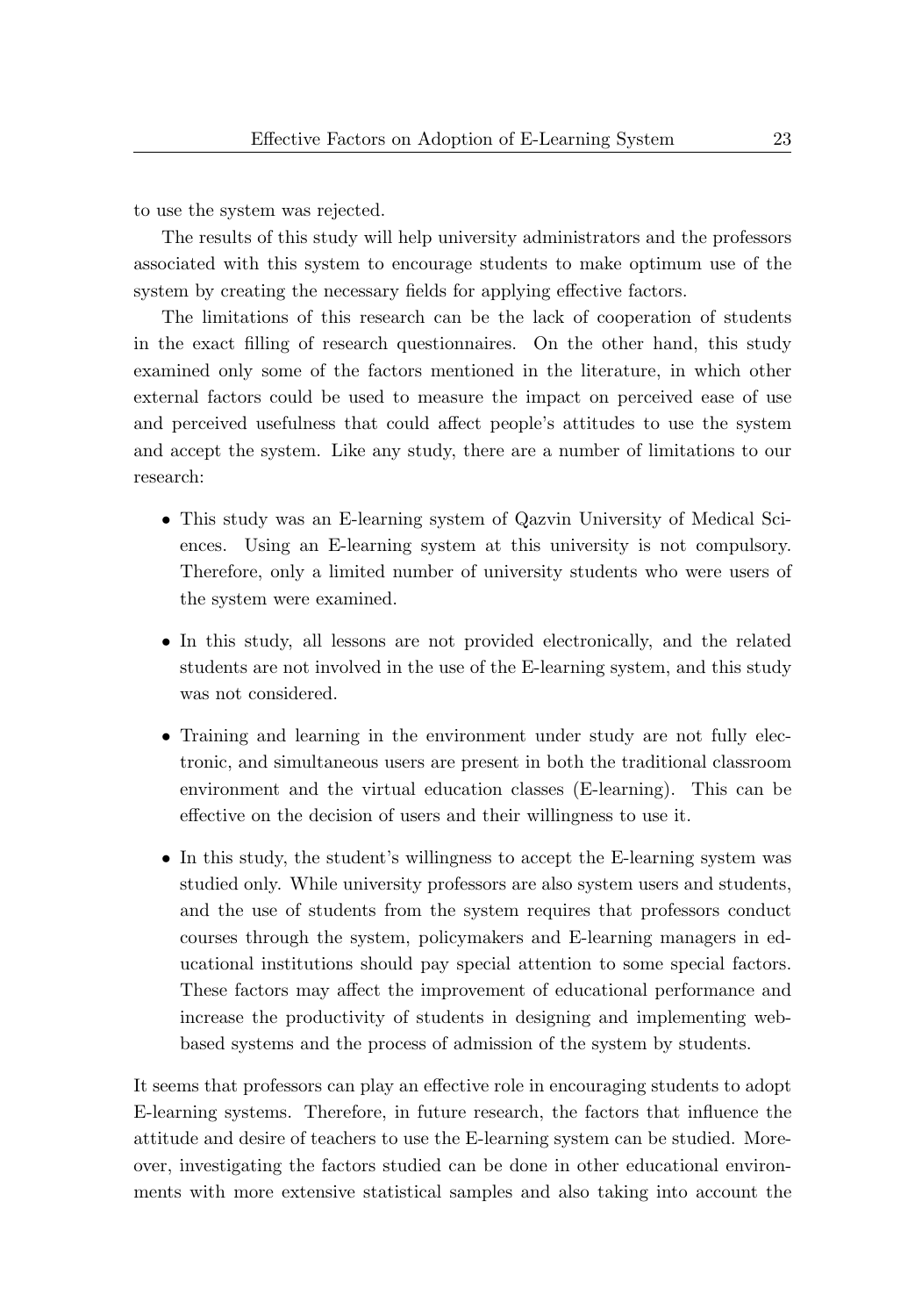specific features of users of this environment, and to provide more comprehensive results than the subject matter under review.

# References

- <span id="page-23-10"></span>Adelson, J.L. (2012). "Examining Relationships and Effects in Gifted Education Research An Introduction to Structural Equation Modeling." Gifted Child Quar $terly$ , 56(1), 47-55.
- <span id="page-23-7"></span>Agudo-Peregrina, A.F., Angel H.G., and Félix J.P.M. (2014). "Behavioral intention, use behavior and the acceptance of electronic learning systems: Differences between higher education and lifelong learning." Computers in Human Behavior, 34, 301-314.
- Ahmed, H.M.S. (2010). "Hybrid E-Learning Acceptance Model: Learner Perceptions." Decision Sciences Journal of Innovative Education, 8(2), 313-346.
- <span id="page-23-1"></span>Al-Emran, M., Vitaliy, M., and Adzhar, K. (2018). "Technology Acceptance Model in M-learning context: A systematic review." Computers  $\mathcal C$  Education, 125, 389-412.
- <span id="page-23-4"></span>Alsabawy, A.Y., Cater-Steel, A. and Soar, J. (2013). "IT infrastructure services as a requirement for e-learning system success." Computers  $\mathscr$  Education , 69, 431-451.
- <span id="page-23-9"></span>Bandura, A. (1982). "Self-efficacy mechanism in human agency." American psy*chologist* , **37(2)**, 122.
- <span id="page-23-0"></span>Bandura, A. (1986). Social foundations of thought and action: A social cognitive theory, Prentice-Hall, Inc.
- <span id="page-23-3"></span>Chen, H.R., and Tseng, H.F. (2012). "Factors that influence acceptance of webbased e-learning systems for the in-service education of junior high school teachers in Taiwan." Evaluation and program planning, 35(3), 398-406.
- <span id="page-23-2"></span>Cheng, Y.M. (2012). "Effects of quality antecedents on e-learning acceptance." Internet Research , 22(3), 361-390.
- <span id="page-23-6"></span>Cheng, Y.M. (2014). "Roles of interactivity and usage experience in e-learning acceptance: a longitudinal study." International Journal of Web Information  $Systems, 10(1), 2-23.$
- <span id="page-23-5"></span>Cheung, R., and Vogel, D. (2013). "Predicting user acceptance of collaborative technologies: An extension of the technology acceptance model for e-learning." Computers  $\mathcal C$  Education, 63, 160-175.
- <span id="page-23-8"></span>Cho, V., Cheng, T.C.E. and Lai, W.M.J. (2009). "The role of perceived user-interface design in continued usage intention of self-paced e-learning tools." Computers & Education ,  $53(2)$ , 216-227.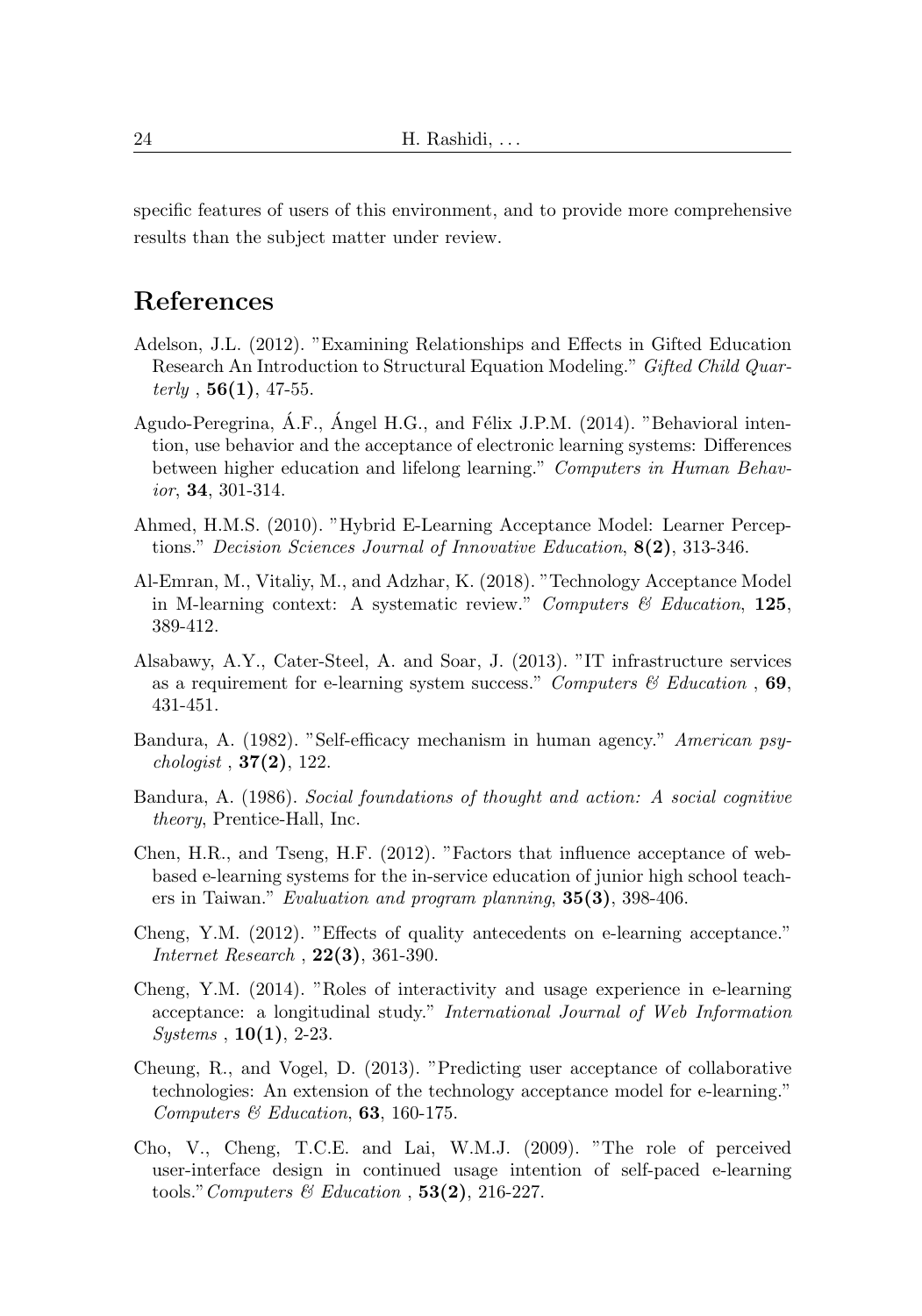- <span id="page-24-7"></span>Chua, S.L., Chen, D.T., and Wong, A.F.L. (1999). "Computer anxiety and its correlates: a meta-analysis." Computers in human behavior , 15(5), 609-623.
- <span id="page-24-12"></span>Cronbach, L.J. (1951). "Coefficient alpha and the internal structure of tests." Psychometrika, 16(3), 297-334.
- <span id="page-24-11"></span>Dion, P.A. (2008). "Interpreting structural equation modeling results: a reply to Martin and Cullen." *Journal of Business Ethics* , **83(3)**, 365-368.
- <span id="page-24-5"></span>El-Masri, M., and Tarhini, A. (2017). "Factors affecting the adoption of e-learning systems in Qatar and USA: Extending the Unified Theory of Acceptance and Use of Technology 2 (UTAUT2)." Educational Technology Research and Development, 65(3), 743-763.
- <span id="page-24-3"></span>Farahat, T. (2012). "Applying the Technology Acceptance Model to Online Learning in the Egyptian Universities." Procedia-Social and Behavioral Sciences, 64, 95-104.
- <span id="page-24-0"></span>Farahi, A., gholipour, M. , and Haghighat, A. (2011). Adoption of e-learning in continuing education of physicians By using TAM model. In 1st Congress of Information Technology in Health. Mazandaran University of Medical Sciences, Sari (In persian).
- <span id="page-24-8"></span>Hair, J.r., Joe, F., Sarstedt, M., Hopkins, L., and Kuppelwieser, V.G. (2014). "Partial least squares structural equation modeling (PLS-SEM): An emerging tool in business research." European Business Review, 26(2), 106-121.
- <span id="page-24-2"></span>Hanif, A., Jamal, F.Q. and Imran, M. (2018). "Extending the Technology Acceptance Model for Use of e-Learning Systems by Digital Learners." IEEE Access , 6, 73395-73404.
- <span id="page-24-1"></span>Hassanzadeh, A, Karimzadgan, D., and Motaghian, H. (2013). "Assessing the Factors Influencing University Instructors' Adoption of Web-Based Learning Systems Using an Integrated Model." Journal of Management researches in *Iran*,  $17(1)$ , In persian.
- <span id="page-24-9"></span>Hooman, H.A. (2008). Detecting structural equation models with application software LISREL. Publisher side. 2nd ed. Tehran: Samt.
- <span id="page-24-10"></span>Hoyle, R.H. (2012). Handbook of structural equation modeling: Guilford Press.
- <span id="page-24-6"></span>Ramlah, H., Aditiawarman, U. and Mohamed, N. (2007). E-Learning acceptance in a developing country: A case of the Indonesian Open University. Paper read at German e-Science conference.
- <span id="page-24-4"></span>Joo, Y.J., Lee, H.W., and Ham, Y. (2014). "Integrating user interface and personal innovativeness into the TAM for mobile learning in Cyber University." Journal of Computing in Higher Education, 26(2), 143-158.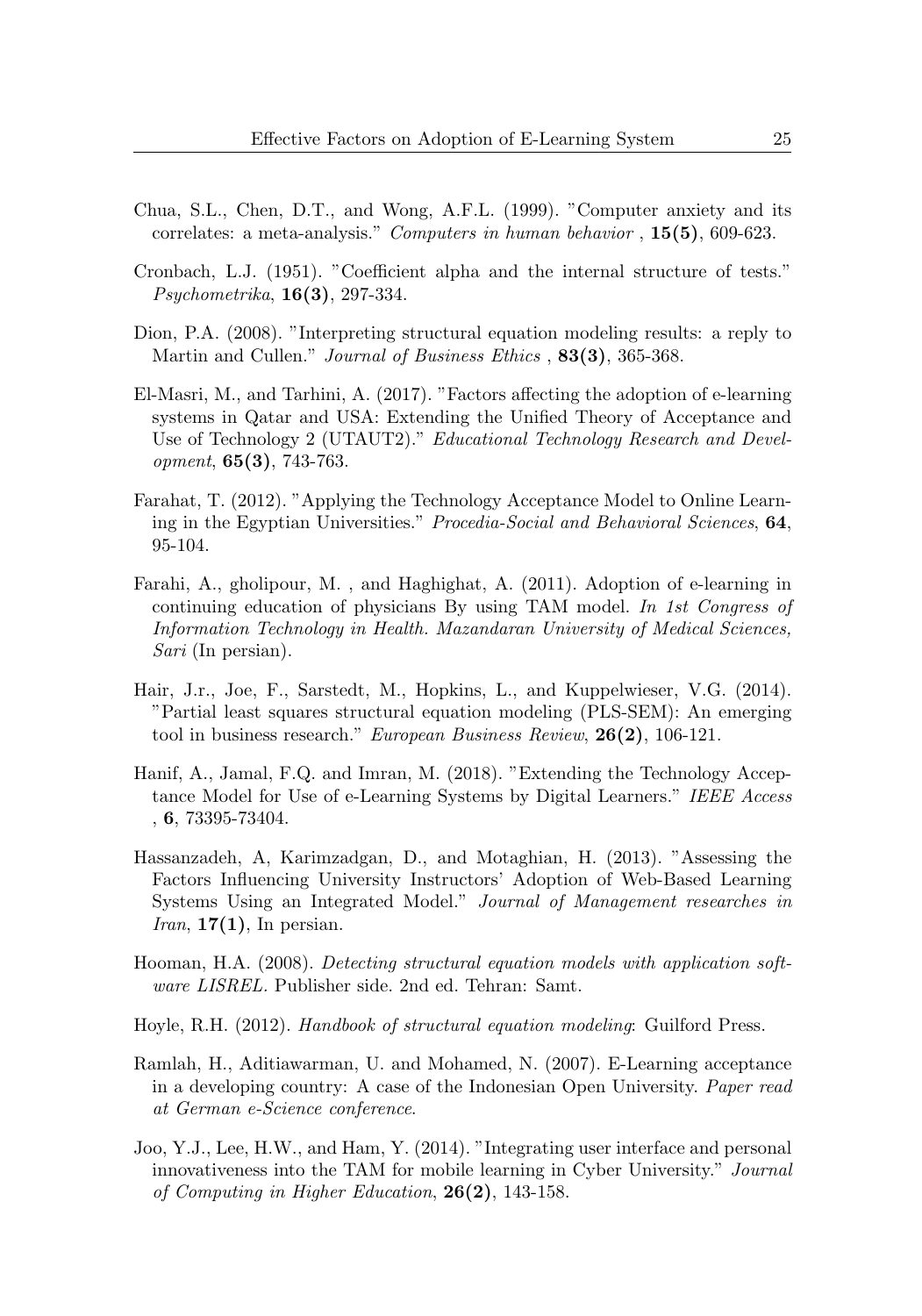- <span id="page-25-0"></span>Khorasani, A., Abdolmaleki, J., and Zahedi, H. (2012). "Factors Affecting E-Learning Acceptance among Students of Tehran University of Medical Sciences Based on Technology Acceptance Model (TAM)." Iranian Journal of Medical  $Education, 11(6), 664-673.$
- <span id="page-25-5"></span>Kowitlawakul, Y., Chan, S.W.C., Pulcini, J., and Wang, W. (2015). "Factors influencing nursing students' acceptance of electronic health records for nursing education (EHRNE) software program." Nurse education today, 35(1), 189-194.
- <span id="page-25-9"></span>Lee, J.W. (2010). "Online support service quality, online learning acceptance, and student satisfaction." The Internet and Higher Education , 13(4), 277-283.
- <span id="page-25-7"></span>Lee, Y.C. (2006). " An empirical investigation into factors influencing the adoption of an e-learning system."Online Information Review , 30(5), 517 - 541
- <span id="page-25-12"></span>Liu, I.F., Chen, M.C., Sun, Y.S. , Wible, D., and Kuo, C.H. (2010). "Extending the TAM model to explore the factors that affect Intention to Use an Online Learning Community." Computers  $\mathcal B$  education,  $54(2)$ , 600-610.
- <span id="page-25-11"></span>Liu, S.H., Liao, H.L., and Pratt, J.A. (2009). "Impact of media richness and flow on e-learning technology acceptance." Computers & Education,  $52(3)$ , 599-607.
- <span id="page-25-6"></span>McKinney, V., Yoon, K., and Zahedi, F.M. (2002). "The measurement of webcustomer satisfaction: An expectation and disconfirmation approach." Information systems research,  $13(3)$ , 296-315.
- <span id="page-25-4"></span>Motaghian, H., Hassanzadeh, A., and Karimzadgan Moghadam, D. (2013). "Factors affecting university instructors' adoption of web-based learning systems: Case study of Iran." Computers & Education ,  $61$ , 158-167.
- <span id="page-25-1"></span>Ong, C.S., and Lai, J.Y. (2006). "Gender differences in perceptions and relationships among dominants of e-learning acceptance." Computers in Human Behav $ior$ ,  $22(5)$ ,  $816-829$ .
- <span id="page-25-10"></span>Ong, C.S., Lai, J.Y., and Wang, Y.S. (2004). "Factors affecting engineers' acceptance of asynchronous e-learning systems in high-tech companies." Information  $& management, 41(6), 795-804.$
- <span id="page-25-8"></span>Roca, J.C., Chiu, C.M., and Martínez, F.J. (2006). "Understanding elearning continuance intention: An extension of the Technology Acceptance Model." International Journal of human-computer studies, **64(8)**, 683-696.
- <span id="page-25-3"></span>Selim, H.M. (2007). "Critical success factors for e-learning acceptance: Confirmatory factor models." Computers & Education,  $49(2)$ , 396-413.
- <span id="page-25-2"></span>Siadati, M., and Taghiyareh, F. (2006). E-learning: Alternative for traditional education or Its complement. In Electronic learning Conference. Zanjan.